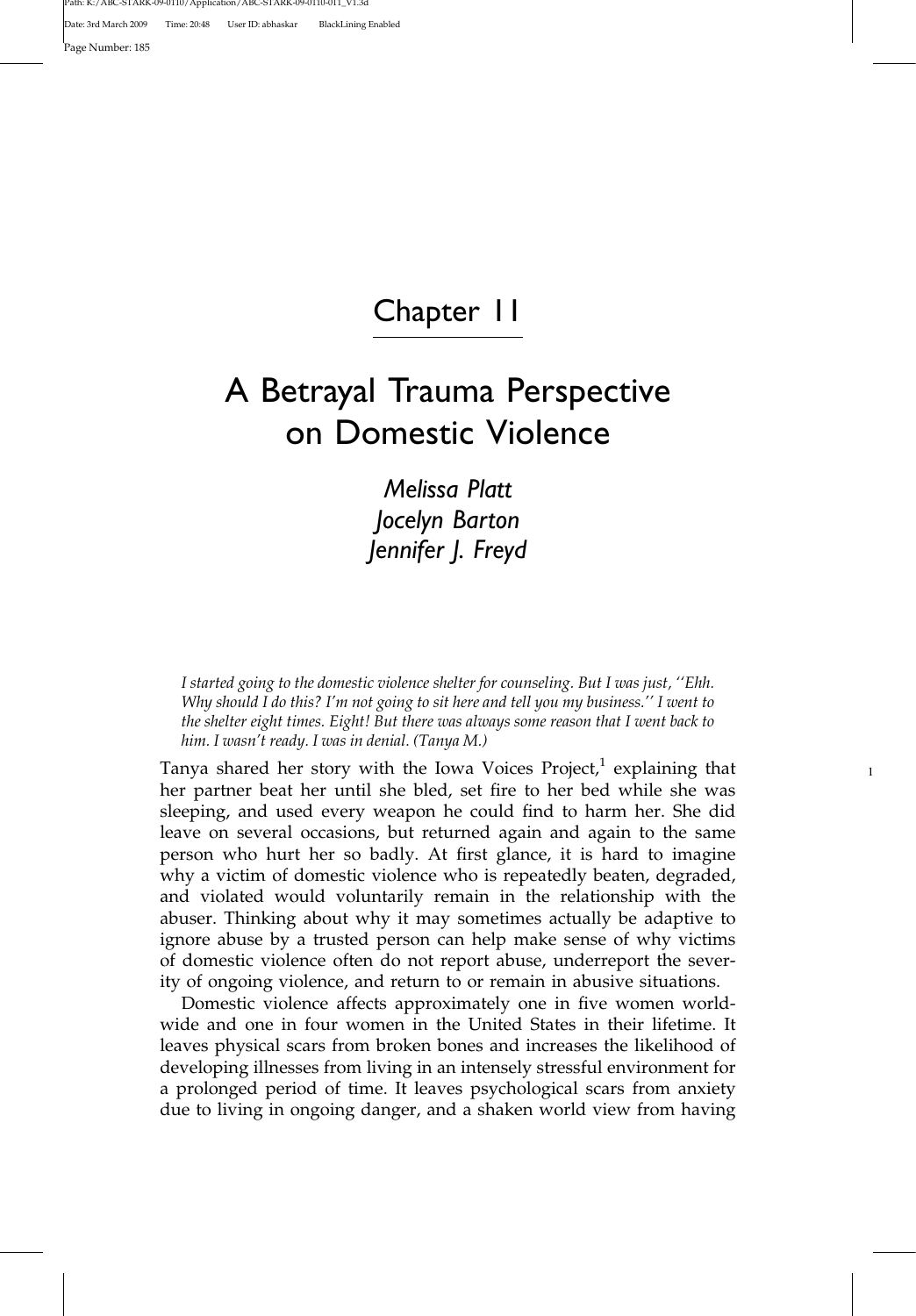Page Number: 186

#### 186 Victimization and the Community Response

been betrayed by a trusted person. Among those whose lives are directly affected by domestic violence, the majority of victims eventually leave the relationship. But the leaving process can involve years of cycling out of, then back into, the relationship. When a person is abused by an intimate partner, she experiences a devastating betrayal committed by someone she once may have viewed as her closest ally. She may be further betrayed when the institutions and communities she turns to for support fail to validate her experience and fail to provide access to necessary resources. To begin to understand how difficult it is for domestic violence victims to leave a relationship characterized by betrayal, it is imperative to listen to what victims and survivors have to say.

In this chapter we use the terms ''victim'' and ''survivor'' when referring to the person being abused. We use victim when discussing the situations of people who are still in the relationship with the perpetrator. Survivor is used when referring to those who were formerly victims of abuse but have since left the relationship. Many victims have been survivors in the past and will again be survivors in the future as they make several attempts to leave the relationship. Although we recognize that these two categories are rarely clear cut, we will rely on them to avoid confusion. In our examples of those affected by domestic violence, we frequently refer to the victim/survivor as she and the perpetrator as he. We do this to reflect the higher rates of domestic violence against women than against men and because the most severe outcomes of abuse have been documented in heterosexual relationships. Of course, men also are abused by their partners (both female and male) and abuse against lesbians or persons who identify as transgendered is also common. In any given case, these violations can be just as serious as violence against women by male partners.

Although the reasons victims stay in abusive relationships are complex, there is a simple, albeit often overlooked, way of approaching the question: one can ask the victims about their experience. The more people are able to set aside preconceived ideas about what makes victims stay, the better equipped society will be to understand and to help. Often people turn a deaf ear to issues of abuse, not because they don't care but because it is emotionally challenging to be aware of intimate partner violence. Domestic violence involves a betrayal of trust that can incite deep feelings of shame and anxiety in the victim. As individuals recognize that a family member or friend is being attacked on an ongoing basis by a partner who seems to be nice enough, committed enough, or loving enough, they must recognize that no one is immune to being deeply hurt by someone upon whom they depend. If it can happen to a sister, or a best friend, it can happen to anyone. It can happen to them. This realization can be a frightening prospect. In theory, listening to the stories of domestic violence victims is a simple task. But in reality, because of the emotional challenges it poses, it takes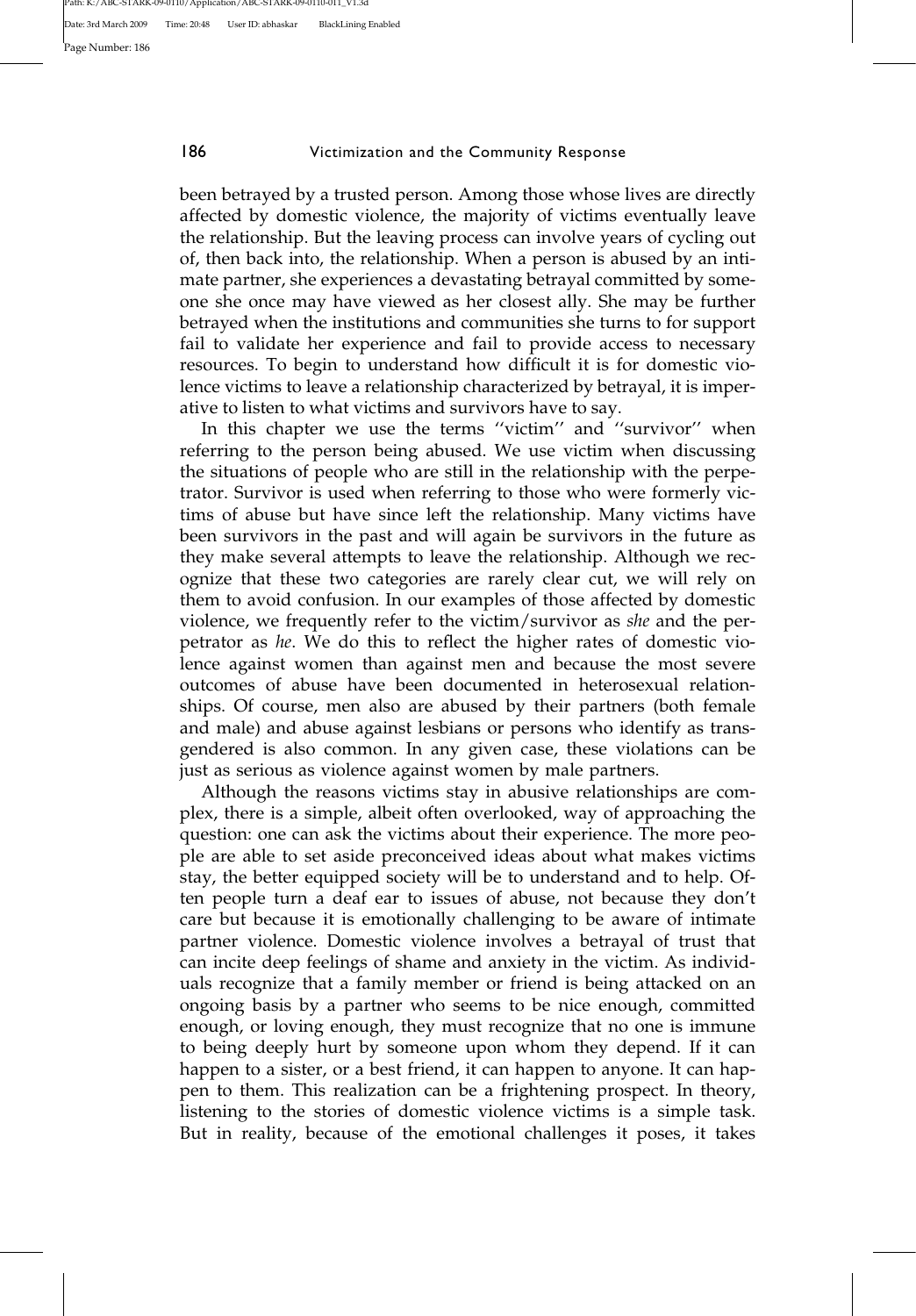Path: K:/ABC-STARK-09-0110/Application/ABC-STARK-09-0110-011\_V1.3d Date: 3rd March 2009 Time: 20:48 User ID: abhaskar BlackLining Enabled Page Number: 187

> courage to start asking questions. Perhaps it takes even more courage to hear what is actually being said in response.

## **TELLING THEIR STORIES**

In the 1960s, a small group of courageous women in Iowa began a dialogue about domestic violence. Over the next two decades, the small group, echoed in similar efforts in other Iowa communities, evolved into the Iowa Coalition Against Domestic Violence, a state-level nonprofit organization comprised of 27 direct-service domestic violence programs. Working with the Coalition, Kathleen Thompson, an author who herself had been victimized, interviewed 31 female survivors of domestic violence about their experiences. In broaching this topic on a personal level, some of the things she heard gave her nightmares. With the women's permission, she published their stories in newspapers and on the Internet and so helped give voice to experiences that previously had been silenced by abuse. The pain embedded in these women's stories illustrates why asking—and answering—is so hard. However, the telling of the stories allows the women to connect with others who still are being abused, helping to empower victims to likewise become survivors. The voices from the Iowa Voices Project inform how we answer the question ''Why doesn't she leave?''

## **PHYSICAL IMPACT OF DOMESTIC VIOLENCE**

Violence committed by an intimate partner has numerous and sometimes devastating consequences for the victim. In addition, children living in an abusive household are affected by violence, even if they are not directly attacked. The damage can occur insidiously; victims are only able to free themselves from abusive situations after they are able to recognize the problem. Verbal abuse often precedes physical abuse. This slow escalation in severity can facilitate the victim's ability to adjust to an ongoing intimate betrayal. Unfortunately, the victim is not always aware that her partner is betraying her and that the betrayal may cause her physical and psychological problems.

I was drained. I started calling in to work. I was using excessive sick leave. (Teama)

The doctor told me, ''You have all of these physical conditions from the stress.'' It was killing me. Without a touch, it was killing me. (Kathy)

The association of domestic violence with women's increased risk of injury and of developing a broad range of medical, mental health, and behavioral problems has been widely documented. Long-term exposure to violence magnifies these consequences. Physical and psychological symptoms sometimes subside when the abuse ends, but without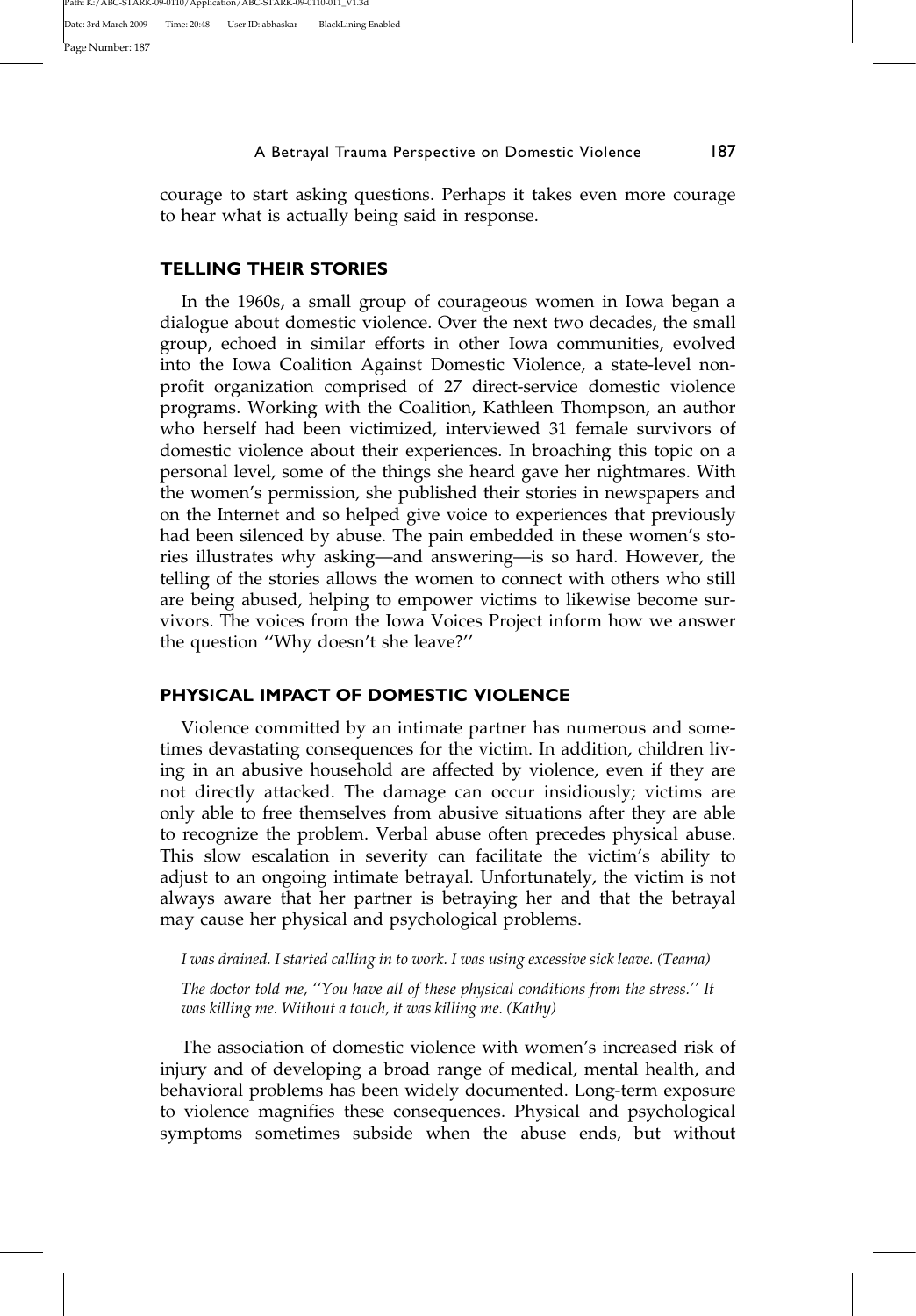Page Number: 188

#### 188 Victimization and the Community Response

treatment many deleterious health effects can persist, and the medical, mental health, and behavioral effects of abuse can reinforce each other. Mental health problems such as depression, anxiety, and posttraumatic stress can weaken the immune system and increase the likelihood of physical illness. Compared with nonabused women, abuse victims and survivors disproportionately abuse alcohol, cigarettes, and other licit and illicit substances, particularly if they are already suffering the mental health effects of domestic violence. Much of this behavior involves attempts to self-medicate as a way to cope with the physical pain, depression, fear, anxiety, or otherwise distressing thoughts or memories associated with violence. Additionally, this behavior can further weaken the immune system, exacerbating health issues.

The hallmark of domestic violence assaults is the frequency and the duration of abuse rather than the severity of injuries caused. Somewhere between one-third and one-half of all domestic violence victims suffer serial abuse, many beaten once a week or more. Although most of these assaults involve pushes, shoves, hair pulling, or other acts that would be considered minor if taken in isolation, the cumulative effect is a level of vulnerability and fear that can be paralyzing.

Despite the fact that the typical domestic violence episode is noninjurious, domestic violence is the most common source of physical injury for which women seek medical attention, even more common than auto accidents. In contrast to muggings, where the main injuries are to extremities, the injuries resulting from domestic violence suggest its sexual nature and are disproportionately located in the face or other parts of the head, chest, and abdomen and frequently result from biting, choking, and/or sexual assault. Blows to the head and choking, when resulting in loss of consciousness, can have serious long-term neurological consequences. Repeated attacks may cause respiratory problems. But even women who experience broken bones may be afraid of angering the perpetrator by seeking treatment and may fail to report the injury to the doctor, thus making proper healing more difficult or impossible. The presence of numerous old wounds at various stages of healing is a classic presentation of domestic violence in medical settings.

I did have regrets that I never fought back. He smashed my nose a lot. I had a lot of bloody noses. A lot of black eyes. A lot of lumps on my head, fat lips, kicked, he lifted me off the ground with his cowboy boots, you know those pointed boots, he kicked me from behind and lifted me off the ground with that. (Kay)

The frequency of abuse increases the risk of injuries and some chronic diseases, such as chronic pain, osteoarthritis, and severe headaches. In extreme situations, physical injuries from violence can be fatal.

In addition to the number of instances of abuse, the amount of time victims remain in relationships with their perpetrators also can contribute to negative health consequences. Those who remain in abusive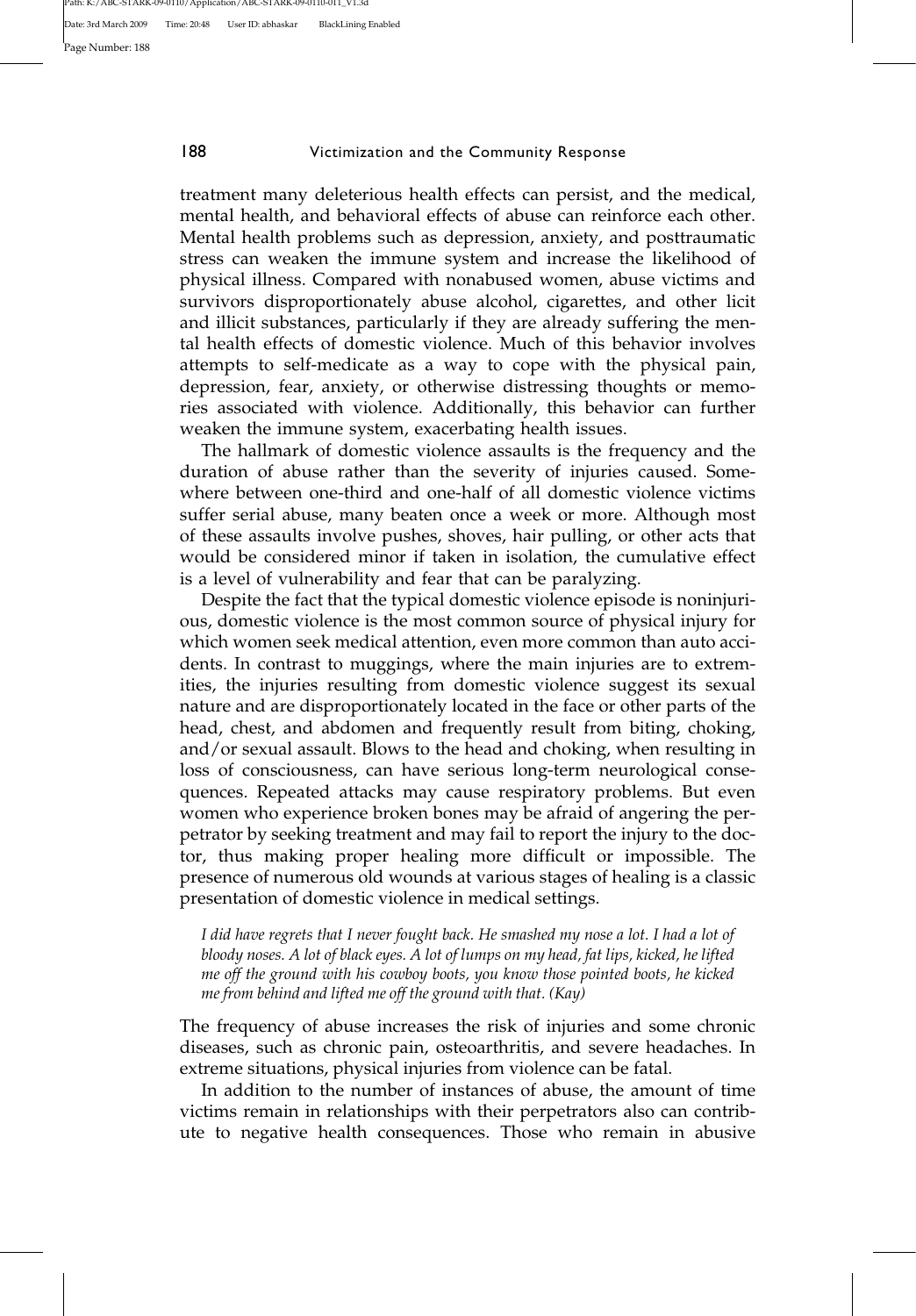Path: K:/ABC-STARK-09-0110/Application/ABC-STARK-09-0110-011\_V1.3d Date: 3rd March 2009 Time: 20:48 User ID: abhaskar BlackLining Enabled Page Number: 189

> relationships experience more physical ailments, including allergies, breathing problems, pain, fatigue, bowel problems, vaginal discharge, eyesight and hearing problems, low iron, asthma, bronchitis, emphysema, and cervical cancer.

> Gynecological problems are the most consistent physical health difference between women who are abused and women who are not. Perpetrators of physical abuse frequently (but not always) force sex on their partners. Because women who are repeatedly threatened or assaulted are unlikely to resist a partner's sexual demands, many victims reported feeling like they were raped even when no force was used. Chronic urinary tract infections, pelvic pain, painful intercourse, fibroids, and other sexual problems arise from a combination of forced sex and the ensuing shame and depression that may further weaken the immune system. When perpetrators refuse to use condoms, intercourse increases the likelihood of acquiring a sexually transmitted disease or having an unwanted pregnancy. An enforced pregnancy also may be used to sabotage a woman's access to independent sources of support or income (such as school or work) or to increase her physical and emotional dependence.

## **IMPACT ON PREGNANCY AND CHILDREN**

Physical, sexual, and emotional abuse do not necessarily stop if a woman suffering from intimate partner violence becomes pregnant.

When I became pregnant with his baby he became even worse, more abusive. (Kay)

During pregnancy, violence to the mother harms both her and the fetus, which may or may not survive the trauma. Babies exposed to an abusive environment before birth are more likely to be born prematurely and suffer a range of health problems. Exposure to abuse continues to have adverse consequences for children as they develop.

I thought my son was too young to remember that his father used to beat me. But he remembers. He goes, ''Do you remember when daddy used to hit you?'' I thought, at a year and a half that he was too young. At one point, he hated me. He hated his sister. He called his sister a bitch. He was five. He wasn't even a kindergartner. He would have anxiety attacks in front of school. He didn't want me close, but I couldn't leave the same room. He had nightmares. He wanted to die. (Elia)

Mothers who are being abused by their partners are often torn between protecting their children by keeping the family intact and protecting their children by removing them from the violent situation. If she leaves, she worries that she is breaking up the family and depriving her children of a father. Furthermore, in many cases the mother is financially dependent upon the father of her children and thus if she leaves, she risks poverty and homelessness for her children. If she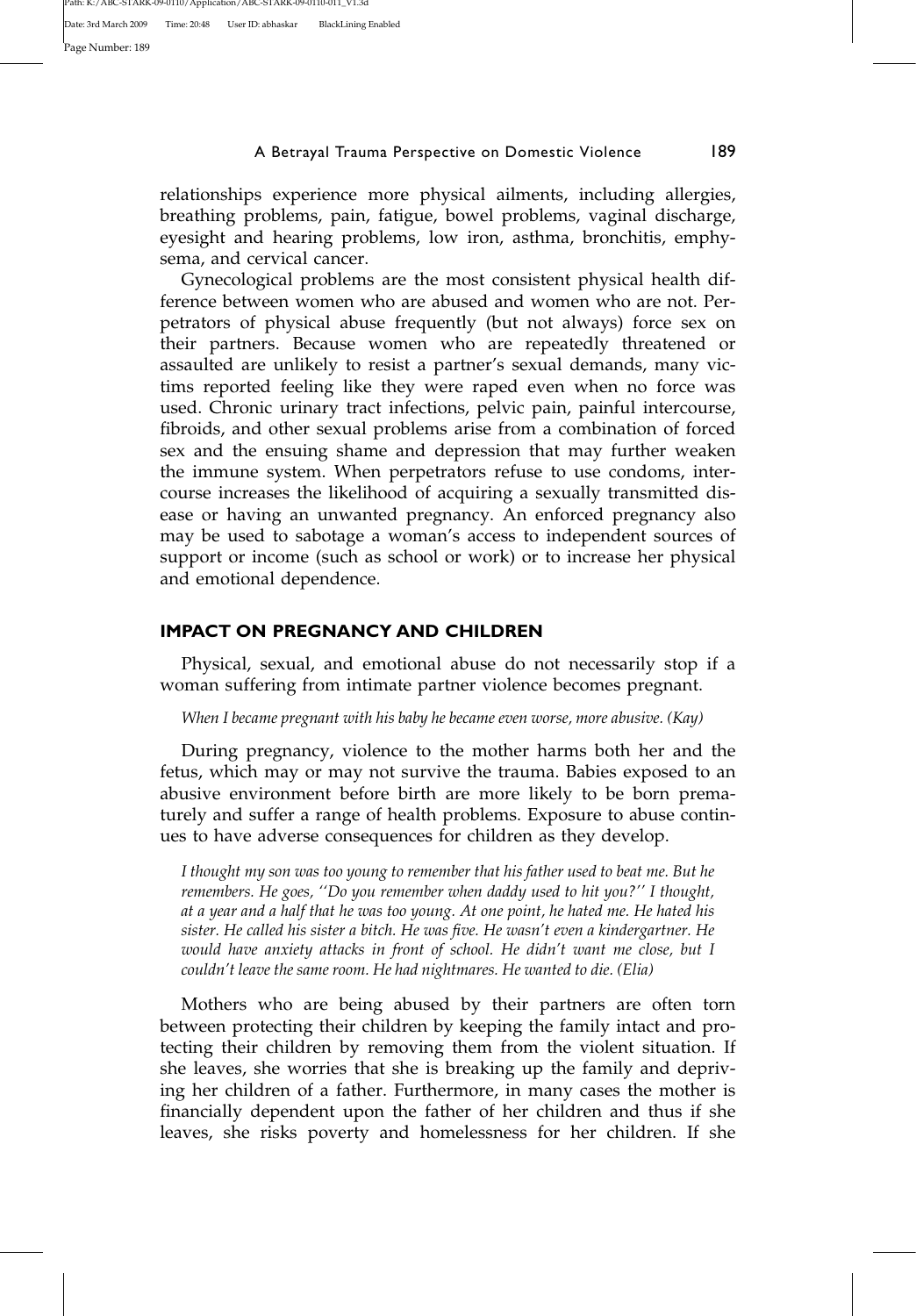## 190 Victimization and the Community Response

stays, she must consider how they will be affected by ongoing exposure to violence between the people they depend on for love and protection. Children exposed to violence between their parents not only suffer the immediate fear and uncertainty of the situation, but also may be more likely to experience difficulty adjusting as they develop into adolescents and adults. Children who are taught to view violence in the household as normal or acceptable also may be more likely to enter into abusive relationships themselves when they get older, as either victim or perpetrator.

If my kids end up not being abusive men, I will think I did a job well done. And I don't know if I have any hope of that because of what they saw in their dad. (Becky)

## **PSYCHOLOGICAL IMPACT**

Victims often attempt to cope with violence by avoiding thoughts of the abuse or removing themselves psychologically while the abuse is happening. Psychologists refer to this phenomenon as ''dissociation.'' When abuse becomes so severe that it is impossible to ignore, victims of domestic violence may turn to alcohol and other substances to push the thoughts and feelings away. Problems such as being chronically prepared for danger (hypervigilance), having difficulty concentrating, and reexperiencing moments of abuse through vivid memories are common experiences among people experiencing trauma. Cindy explains the enduring psychological consequences she struggles with even after she has left the relationship:

I'm still scared to death of the dark. You'll never find my house completely dark. Ever. I have to be able to see. I have trouble being in crowds. I don't wear any jewelry because my brother choked me, along with the boyfriend, who choked me. I couldn't sleep in my bed. It took me eight months, I think. I slept on the couch for the longest time. I will not sit with my back to a door. It creeps me out, because I can't see who's coming in. (Cindy)

## **BETRAYAL TRAUMA THEORY**

The widely documented harms caused by domestic violence make it even more imperative to explain the duration of abusive relationships and to ask the question ''Why does she stay?'' or, equally common, ''Why doesn't she just leave him?''

First and foremost, although domestic violence erodes the mutual trust and respect on which healthy partnerships rest and without which most relationships eventually dissolve, this erosion process is often slow and uneven and is often misunderstood by abuse victims. Although most victims can recall signs of abuse that occurred during dating, courtship, or in the first years of marriage, many did not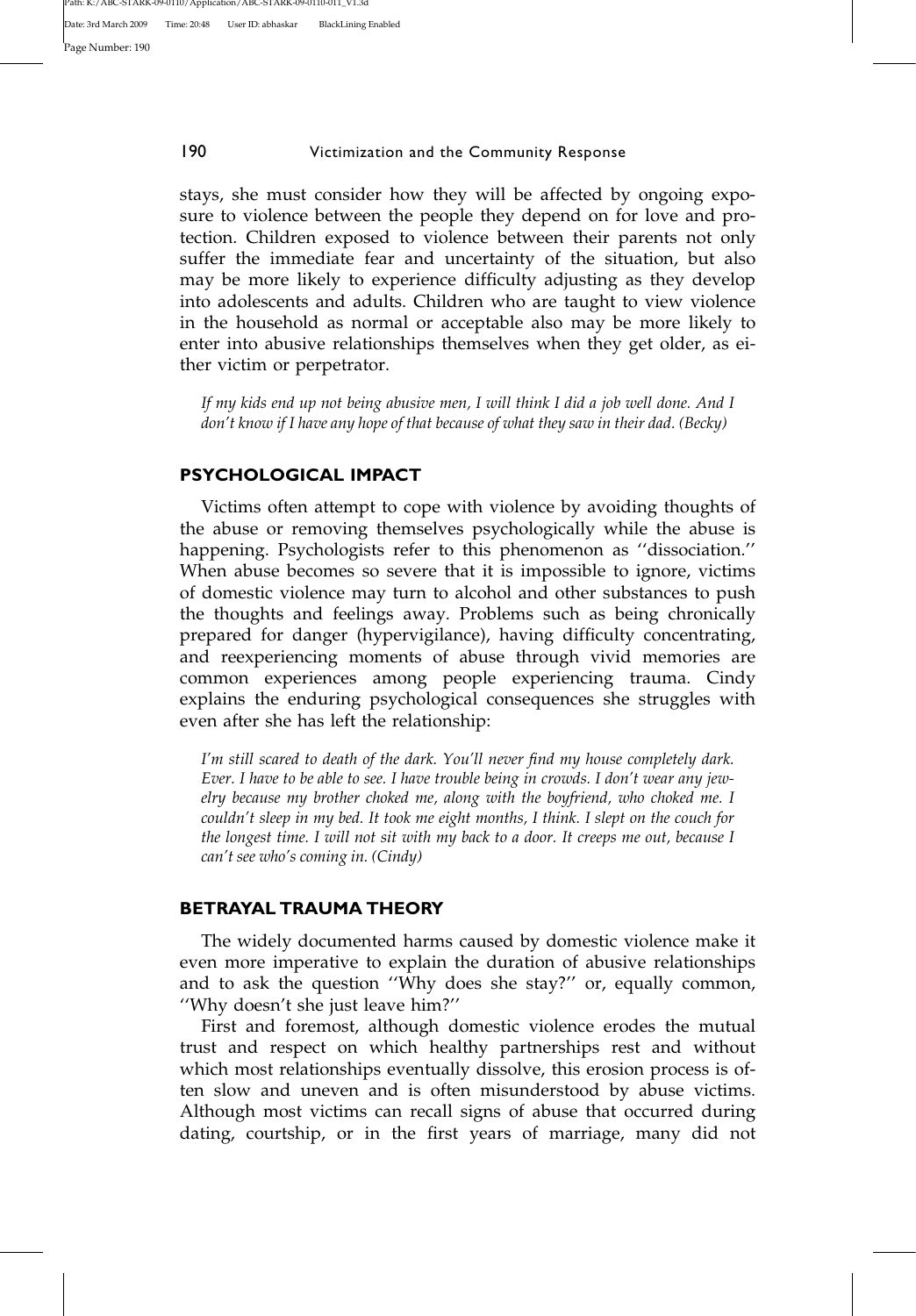Path: K:/ABC-STARK-09-0110/Application/ABC-STARK-09-0110-011\_V1.3d Date: 3rd March 2009 Time: 20:48 User ID: abhaskar BlackLining Enabled

Page Number: 191

recognize the behaviors as abusive at the time. This is particularly true in relationships in which the primary forms of abuse involve intimidation or control tactics rather than violence, or in which there are readily available rationalizations for a partner's abusive behavior, such as his drinking or ''stress'' at work. It may be months or even years of seemingly good times before things start to go awry. Jill and her husband spent more than a decade together establishing what seemed to Jill to be a loving, stable relationship before things became noticeably wrong:

My husband, ''X,'' and I have been married 14 years now. Everything was going fine. We had two careers, great stuff. Three boys ... then in 2002, something switched. I was always on eggshells. I would take the kids to the department store at night just to get out of the house until it was bedtime. But I had no idea why our marriage was falling apart. (Jill)

When partnerships erode slowly, the relatively minor instances of betrayal may not be enough to shake the victim's conception of the perpetrator as a good partner. Trust and respect also may erode slowly rather than all at once as a result of a single dramatic act of abuse or betrayal. Particularly for women in disadvantaged communities who may be facing any number of stressors and challenges in their lives, the abuse may not appear that serious or may be normalized as ''just life. In these instances, victims may appear to be minimizing or even denying acts of violence that may seem quite serious to an outsider and, as a result of these defenses, decide not to report the assault to police or health providers.

Another important reason why victims are prone to denial and minimization is that domestic violence is one of the most devastating forms of betrayal a person can experience. Precisely because persons depend on intimate relationships to be safe and cared for, they are most vulnerable in these settings. When violence occurs within intimate relationships, victims may find their basic needs for solace, refuge, protection, and respect cannot be met. Furthermore, this intimate violence may undermine the victims' world view, and with it, their moorings in reality. Acts of violence by intimate partners throw into question what can truly be trusted.

According to Jennifer J. Freyd's<sup>2</sup> theory of betrayal trauma, abused  $\frac{2}{2}$ children are able to separate the trauma from their consciousness in order to preserve the relationship with the needed caregiver. This may occur during the trauma (i.e., the child does not recognize that his parent is hurting him), after the trauma (i.e., the child is unable to remember what happened during the abuse), or both. This dissociation from the abuse facilitates the child's survival by helping him remain connected with the person who provides his food, clothing, and shelter as well as his social support. He is able to ignore the pain and betrayal to maintain this important relationship. If the betrayal were fully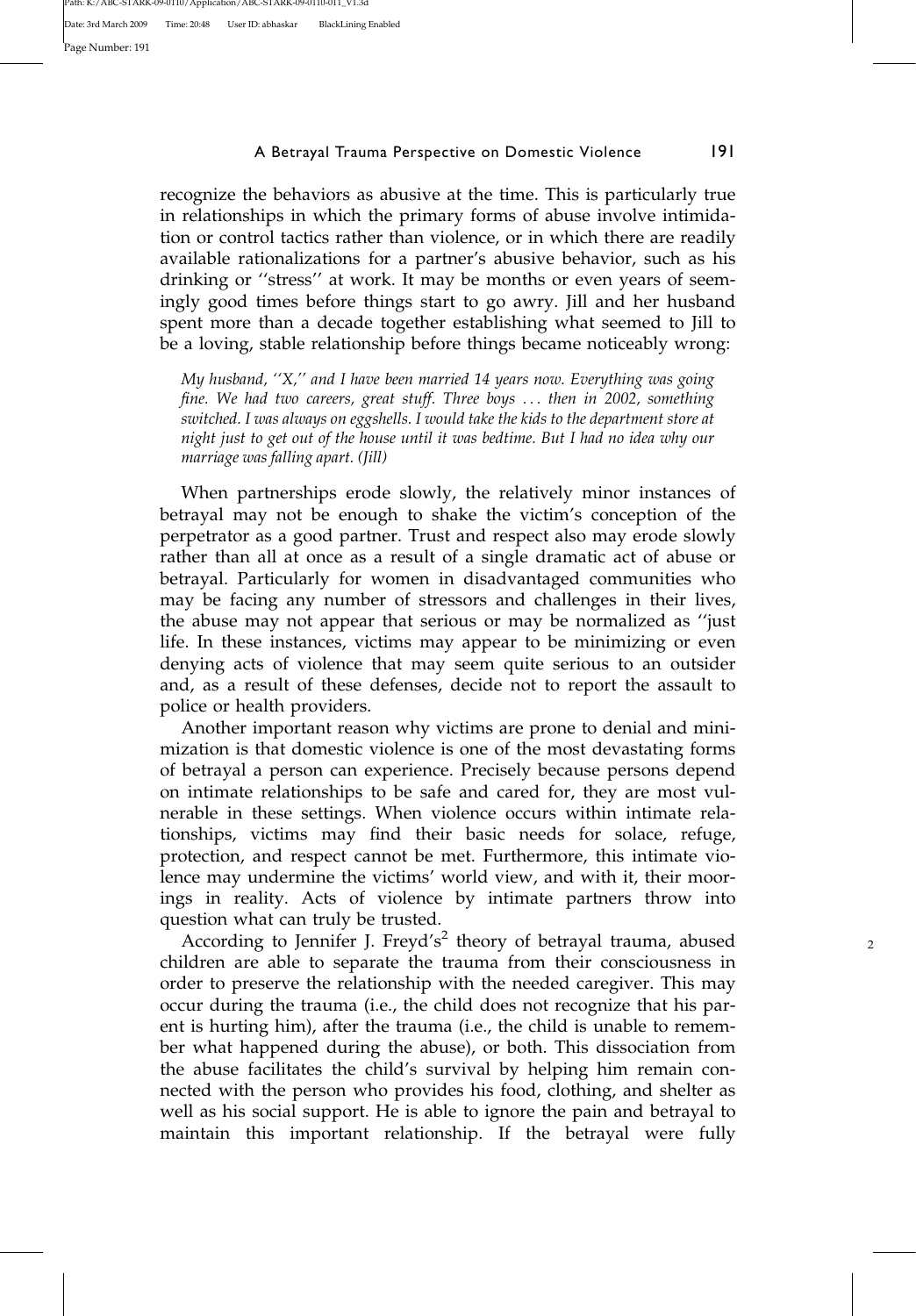## 192 Victimization and the Community Response

experienced, it would lead the child to withdraw from or confront the abuser, as these are the empowered responses to mistreatment and betrayal. But withdrawal and confrontation are likely to only make matters worse for the child by leading to an escalation of abuse and coercive control. Thus, by remaining fully or at least somewhat blind to the betrayal, the abused child is able to maintain behaviors that inspire attachment from the parent.

According to betrayal trauma theory, when an adult is abused by someone close to her, she is likewise prone to dissociate while the abuse is happening, or when she is reminded of it. She may also forget details or even forget the entire event and have trouble recalling it when questioned. The unawareness and forgetting are helpful to the victim who feels dependent on her abuser. These responses help her behave in ways that maintain the relationship rather than in ways that threaten it.

The next sections explore some of the ways in which numbing may help domestic violence victims. First, we turn to an example to illustrate the idea of a person disconnecting from pain in order to survive.

## **IGNORING PAIN**

Freyd uses the example of two women on separate skiing trips to illustrate the notion of ignoring or becoming numb to pain. One woman breaks her leg while skiing with a friend and experiences such debilitating pain that she is unable to continue down the mountain. The friend leaves and returns with help so that she makes it down the mountain safely. The other woman also breaks her leg while skiing, but she is without a companion. She has no choice but to hobble downward to receive the medical attention she needs to survive. The first woman feels the intense physical pain, which inhibits her from further damaging her leg. The second is able to spontaneously block the pain. The difference between the two women is that, in the second case, survival is on the line. Although the second woman is not immune to leg pain, and in fact is likely to have worse pain in the future as a result of her trip down the mountain, her blockage of the pain is an adaptive response as long as she is alone and needs to move in order to save her life.

The same type of selective numbing is relevant to the case of domestic violence. In most instances, when someone is being attacked or degraded by another person, it is adaptive to flee from the situation to avoid continued assault. In other cases, it is adaptive to fight back. If a stranger verbally assaults a woman while she is walking down the street, for example, she might feel an instinct to run and likely act on that instinct, fearing a physical confrontation. If the stranger grabbed the woman, she would probably resist, possibly with violence, to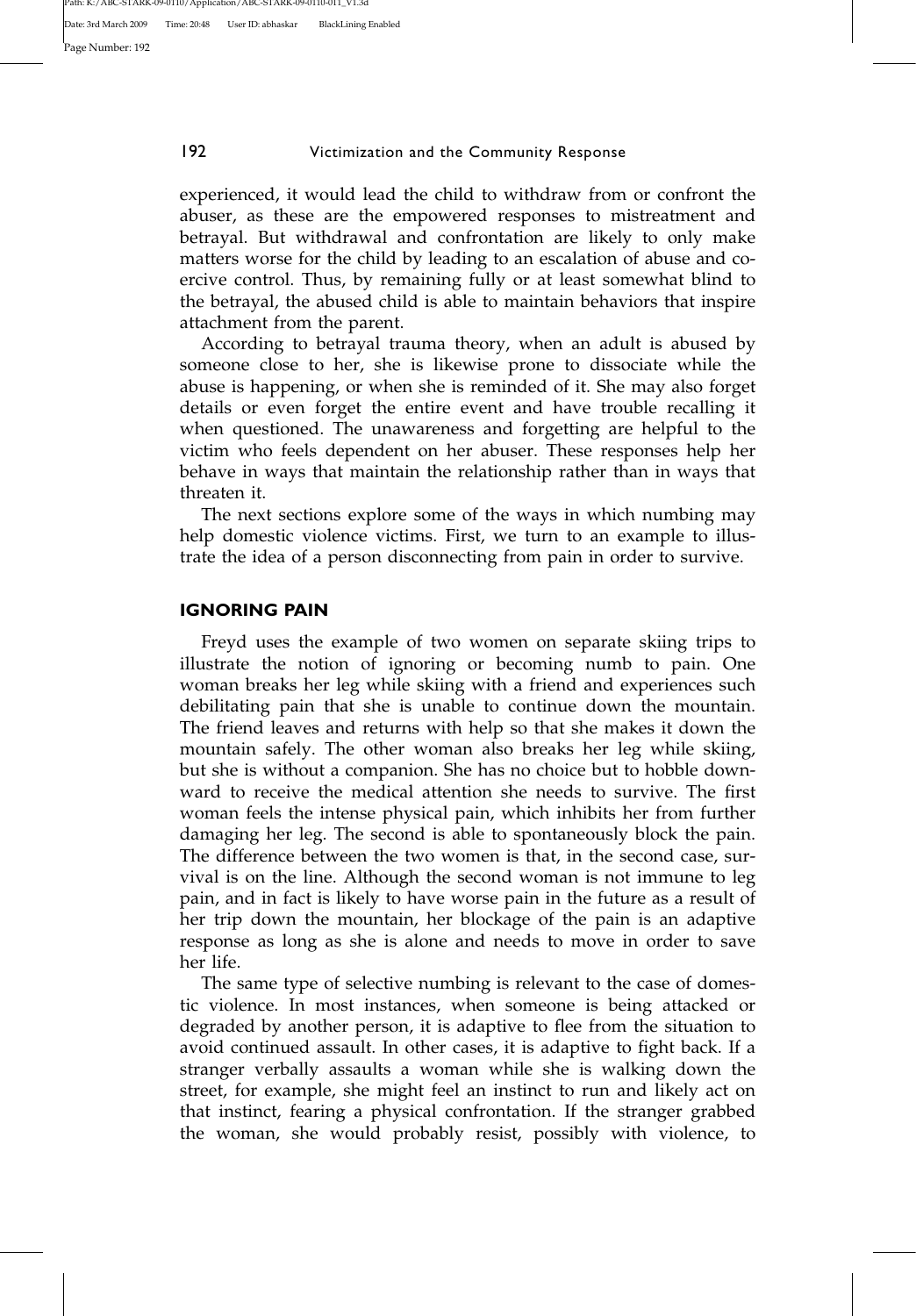protect her safety. However, when someone is being assaulted by a partner in whom they may be deeply invested and upon whose support they depend, the instinct to run or fight is thwarted because it is not to that person's advantage to behave in the normal way. This is particularly true in the case of intimate terrorism, a type of domestic violence characterized by one partner exhibiting behavior that is both violent and controlling. In this type of situation, men perpetrate the violence and their female partners respond nonviolently more than 90 percent of the time. Apart from the physical risks, running away or fighting can be seen as threatening a relationship that the person feels is crucial to protect. In other words, it is sometimes not a good idea for the victim to confront the abuser or to leave the abusive situation right away. Sometimes survival depends—or seems to depend—on staying with the abuser. In a relationship characterized by coercive control and violence, the victim risks enduring an escalation of abuse, the loss of her partner's financial support for herself and her children, and a host of additional challenges to survival if she fights back or threatens to leave.

By adaptive, we do not mean to imply that it is necessarily healthful to stay in a dangerous environment. Rather, we mean that it is a natural, survival-promoting response to act in ways that maintain the relationship under certain circumstances. To adapt means to make fit (as for a specific or new use or situation) often by modification.<sup>3</sup> Much like  $\frac{3}{3}$ a chameleon adapts by turning green to become less visible to predators when walking along a leaf, a victim of domestic violence may adapt by withdrawing and distancing herself from pain when she depends upon the perpetrator for survival in some way. The next section illustrates some of the ways in which becoming blind to the abuse may allow the victim to survive in her difficult situation.

#### **MAINTAINING IMPORTANT RELATIONSHIPS**

I was married to ''X'' for 23 years. The assaults, the rape, started before we were married. The worst assault was in 1999. After the assault, after he was in jail for trying to kill me, my pastor at the time said I needed to make a whole account of what happened that night and mail it to myself. I followed his advice and did it and then I had never opened it. A few years ago, I read it again. And it is amazing to me how much reality that you can block out. Because I literally went in the bathroom and almost vomited after I read my own account of what had happened that night. (Becky)

Becky said that she returned to her relationship with the perpetrator even after an assault that thinking about years later made her feel sick to her stomach. As long as her husband and triplet sons were all still living together, she was able to block out the abuse to keep her family intact. It was only after her husband had already divided the family by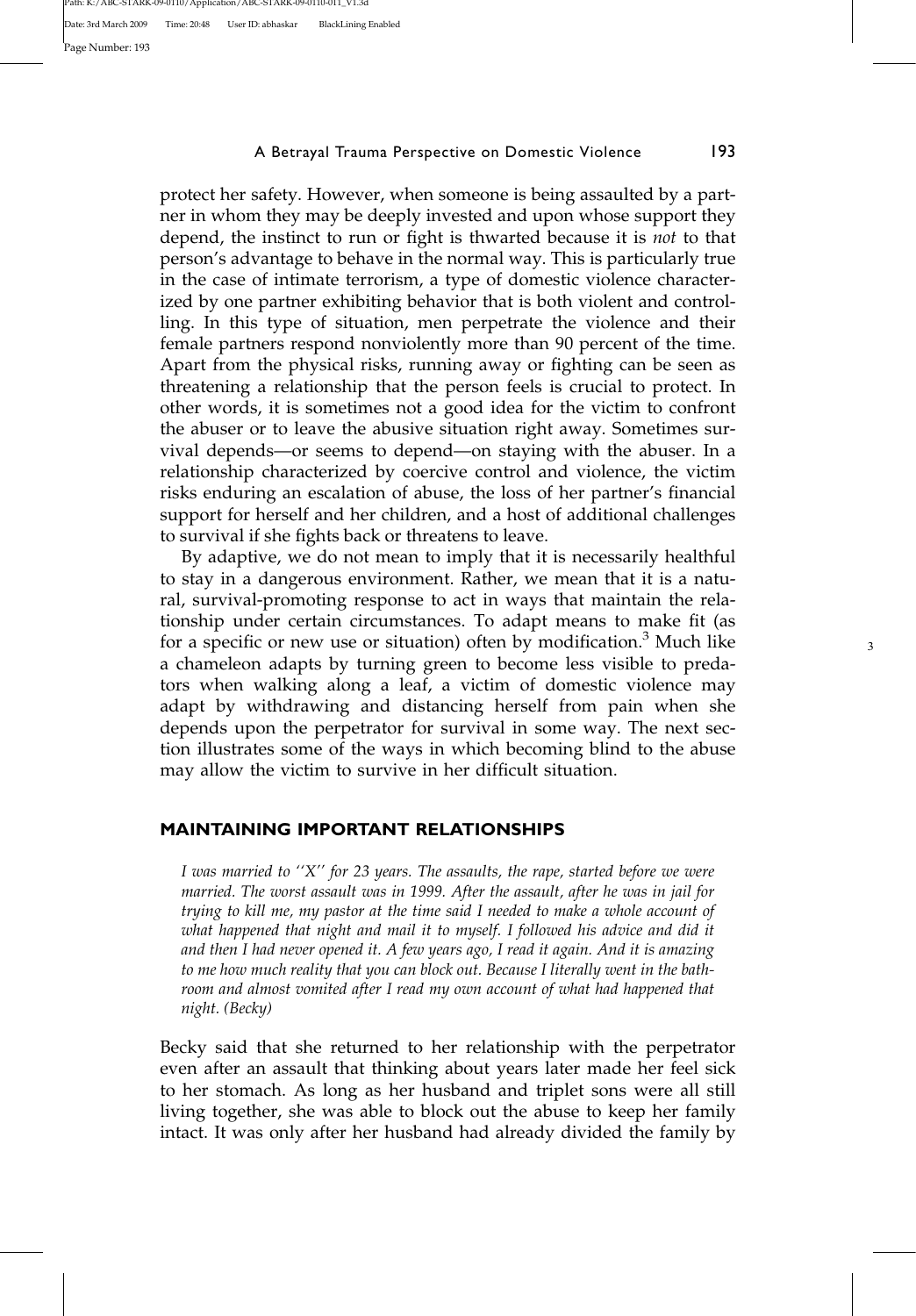Page Number: 194

## 194 Victimization and the Community Response

moving one of their sons out of the house that Becky was able to recognize the severity of the abuse and finally leave him.

According to betrayal trauma theory, ignoring a traumatic event is more adaptive when the event is social in nature. Of course, natural disasters like hurricanes and terrible accidents can be traumatic without the presence or influence of another human being. If a man's car swerves out of control while he is driving at night and hits a tree, and he is badly injured as a result, he may respond by having vivid nightmares of his car veering out of control. His heart rate may quicken when he drives a car, or he may avoid driving altogether or avoid driving at night. He may fear that he will die earlier than he expected and grapple with the realization that terrible things can happen at any time. Such difficulties are typical of posttraumatic or acute stress responses, which may result from an event evoking intense fear and horror. The victim may attempt to maintain distance from thoughts of the accident by avoiding driving, but he is unlikely to completely forget that the accident happened. In this case, it is probably best if he addresses the physical and psychological wounds, regains confidence in his driving, and moves on with his life. By facing the trauma, he avoids the impairment associated with the avoidance of driving, and he also opens the door to preventing the development of full-blown posttraumatic stress disorder (PTSD) related to the accident, or treating these symptoms if they do develop. In this case, it is adaptive for him to recognize the event rather than ignore it.

The adaptive nature of facing the trauma changes if we assume the car accident occurred under different circumstances. In the alternative scenario, the same man is riding as a passenger in the same car, but now his best friend is behind the wheel. The friend is driving a bit erratically, perhaps because he has been drinking. The passenger becomes alarmed and pleads with his friend to pull the car over and let him drive. Instead, the driver accelerates. The car swerves out of control and hits the tree. Both passenger and driver sustain serious injuries. Now, however, in addition to possibly facing intrusive thoughts of the accident and anxiety about driving, the man also must choose between forgiving his friend for betraying his trust or confronting him and possibly losing the friendship. If the friendship is really important to him, he may overlook aspects of the betrayal in order to protect the relationship. He also may ignore the betrayal because he cannot tolerate the sense of loss that the collapse of the friendship elicits in him. Although it may be adaptive for him to ignore the betrayal from the perspective of avoiding loss and maintaining a relationship, doing so also increases the likelihood that he will be hurt by his friend again in the future.

Both the car accident scenario that involves betrayal and the one that does not are single, one-time events. Now imagine the man as a little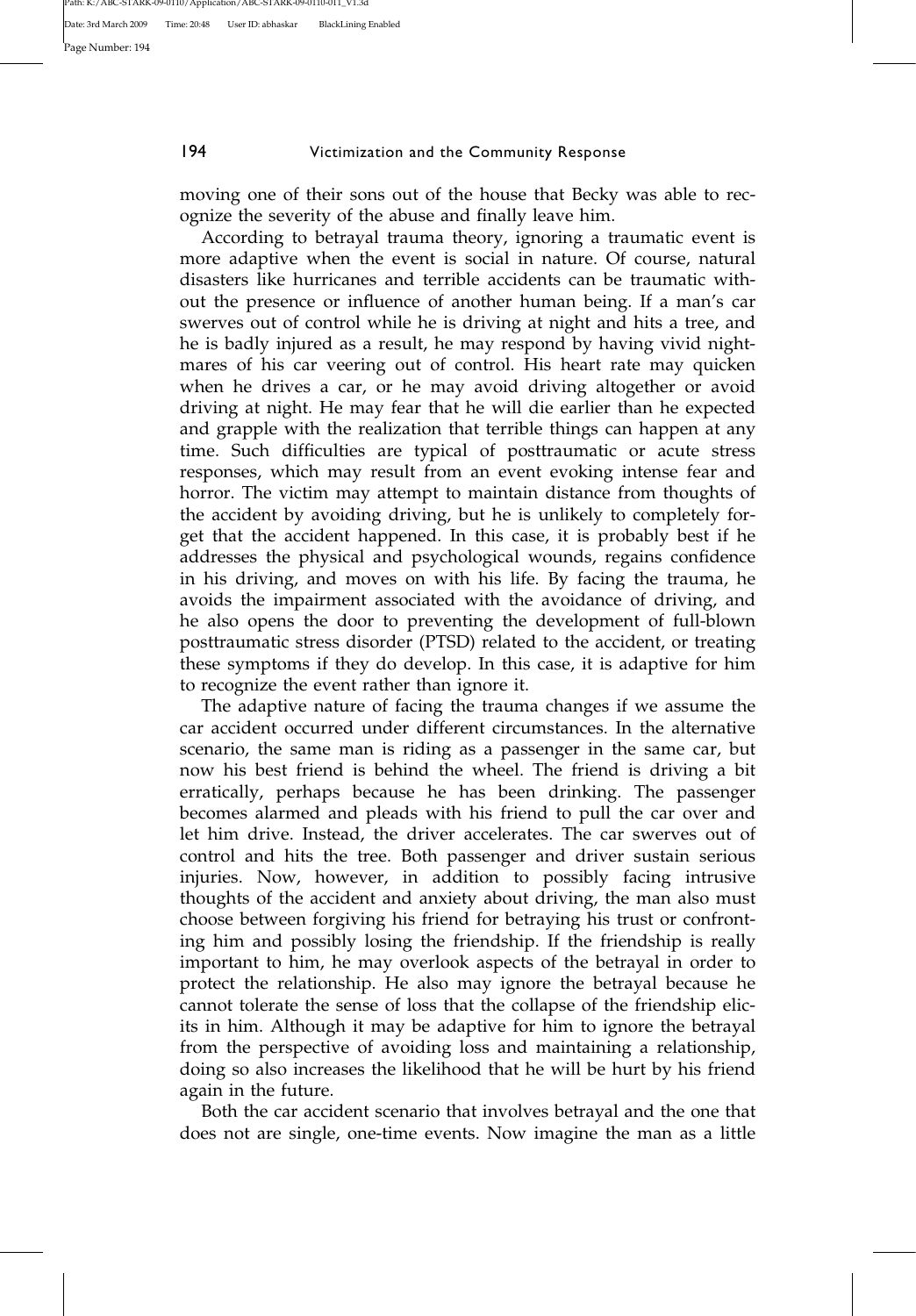boy living with his mother. She is generally loving and caring toward her son but becomes very angry and overreacts if he misbehaves, calling him names and sending him to bed without dinner if he spills his juice at lunch. Occasionally, she is violent, throwing dishes or the remote control at him and sometimes causing injury. The little boy cannot survive without the relationship with his mother. He is aware of the fact, if only subconsciously, that he needs her love and protection to survive. If he responds to her behavior toward him with withdrawal or confrontation he is likely to push his mother away and perhaps invite more abuse. It is thus adaptive for him to ignore or minimize the violence and be the good little boy to whom his mother usually responds with care. By being good—by ignoring the betrayal and staying connected with his mother—the little boy increases the chances that she will provide him with food, shelter, and love. It is adaptive for the boy to ignore the betrayal, even though his betrayal blindness may later result in psychological and physical consequences associated with enduring ongoing abuse.

## **DOMESTIC VIOLENCE AND BETRAYAL TRAUMA THEORY: WHY DOESN'T SHE LEAVE?**

In the case of domestic violence, the victims usually do not enter into relationships utterly dependent on perpetrators for survival, as the little boy does with his mother. Victims may or may not become dependent on perpetrators over time. Additionally, these dependencies may be mediated by a range of social factors, such as a victim's access to an independent income or a support system that may reinforce any emotional attachment they feel. The closer the relationship with the perpetrator, and the more dependent the victim is on this perpetrator or on the relationship, the more adaptive it is to ignore or become blind to the abuse and betrayal. Over time, as relationship dynamics change, this adaptation can become more or less beneficial. She may be able to find ways to earn income, for instance, or to rebuild a support system among friends and family members. With these empowering shifts in place, she may be better able to tolerate the reality of the betrayal and use the memory to catalyze movement away from the abuse.

Most women do eventually leave abusive relationships, often many times before the final break. Thus, leaving is best thought about as a process rather than as a single decision and action. As mentioned previously, Tanya left eight times before finally leaving for good. Each time she left, she accumulated new coping skills that she could then draw upon in the future. Leaving also can be a bargaining chip that sends the message that the perpetrator must cease his violence or change other behaviors associated with violence (such as drinking) or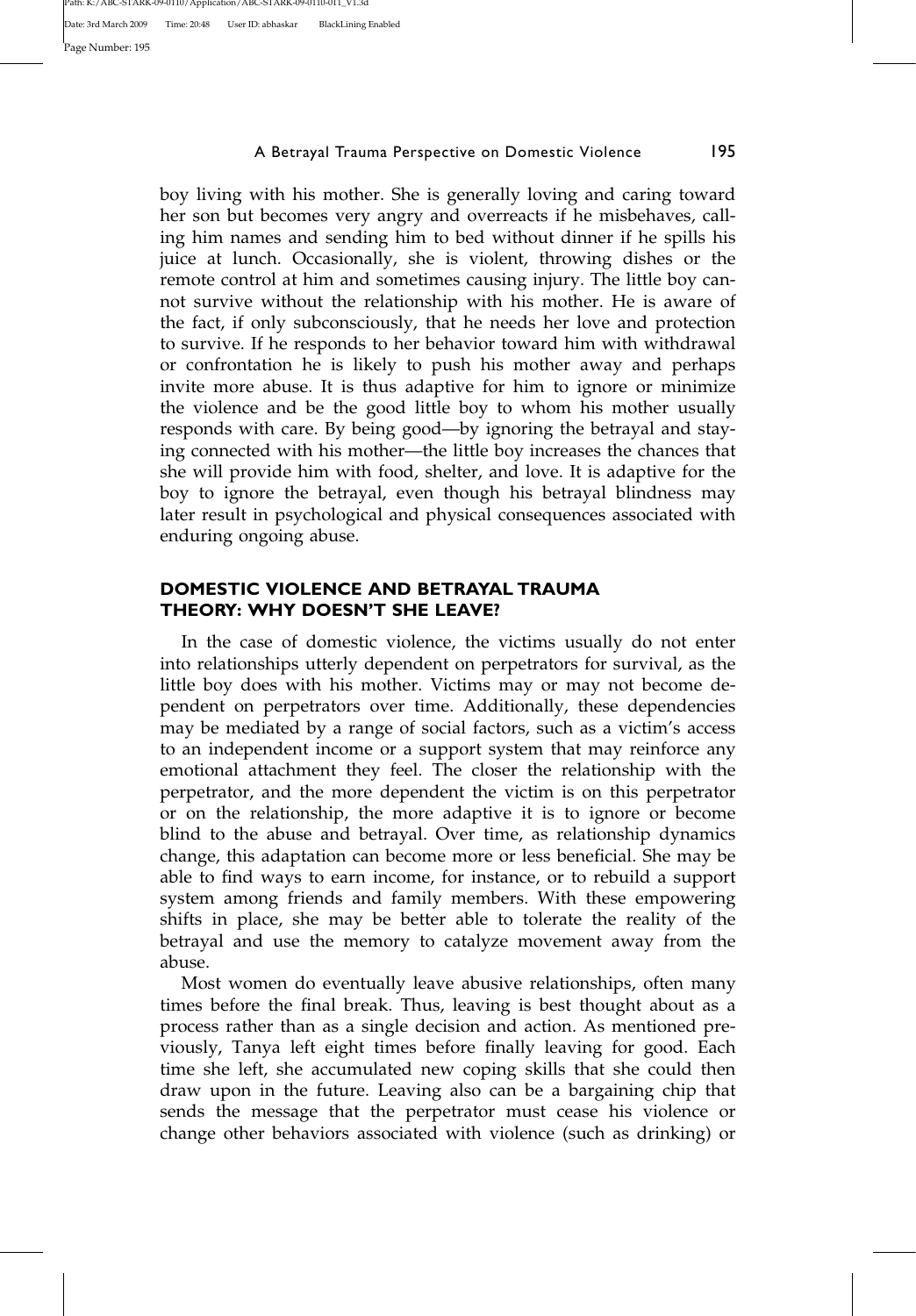## Page Number: 196

## 196 Victimization and the Community Response

the relationship will end. Gathering confidence, enduring and managing the violence, negotiating around control tactics, and acknowledging the abuse to herself and others—each step takes an enormous amount of strength and courage. The question ''Why doesn't she leave him?'' overlooks the staggering energy and resilience required simply to endure and acknowledge an abusive situation.

Tanya returned to her partner each time because she wasn't ready to make a final break. Whether this was because she hoped things would work out or because she feared she could not make it financially on her own, she describes being in denial during this period about the severity of the abuse. As we've argued, denial is adaptive in the face of a partner's betrayal because, in minimizing the risk present, it allows a victim to protect herself against an otherwise intolerable level of fear and threat. She becomes blind to a potentially devastating situation so that she can survive it until she is ready to leave.

#### **DEPENDENCE THROUGH COERCIVE CONTROL**

The perpetrator of domestic violence can manipulate his partner through patterns of coercive control as well with threats or violence. He may take away her power over finances, cut off her communication with loved ones, threaten her with retaining custody of the children, shut off access to other resources such as a car, a phone, or vital medication, and control her access to basic needs. In such instances, if she leaves the relationship, she will have nothing. If she stays, her life will be filled with physical and emotional pain and fear; but she perceives that not all will be lost. Financial control can be particularly devastating.

It just got more controlling. Cars couldn't be in both of our names: everything was just totally in his name. Checkbooks, savings accounts, home, you get \$10 a week allowance.... What can you do? There you are with little kids, no vehicle. No money to go buy a car, no credit to go buy a car. What do you do? You go back. I went back. (Julie)

Because the victim's dependence in this instance is rooted in enforced structural inequalities in the relationship, there are serious material constraints on her capacity to leave. Leaving requires that the victim have enough money for attorney's fees, for instance, to be able to support permanent housing, have access to transportation and possibly to child care, and have sufficient financial resources to meet daily living expenses for herself and the children. If her socioeconomic status is affluent or middle class with her abusive partner, she may have to adjust to living in poverty if she leaves. If she has been working at home, she may be unable to meet the most basic needs without the financial assistance of her abuser. In fact, a woman's employment status and income are the strongest factors determining whether she decides to leave the relationship.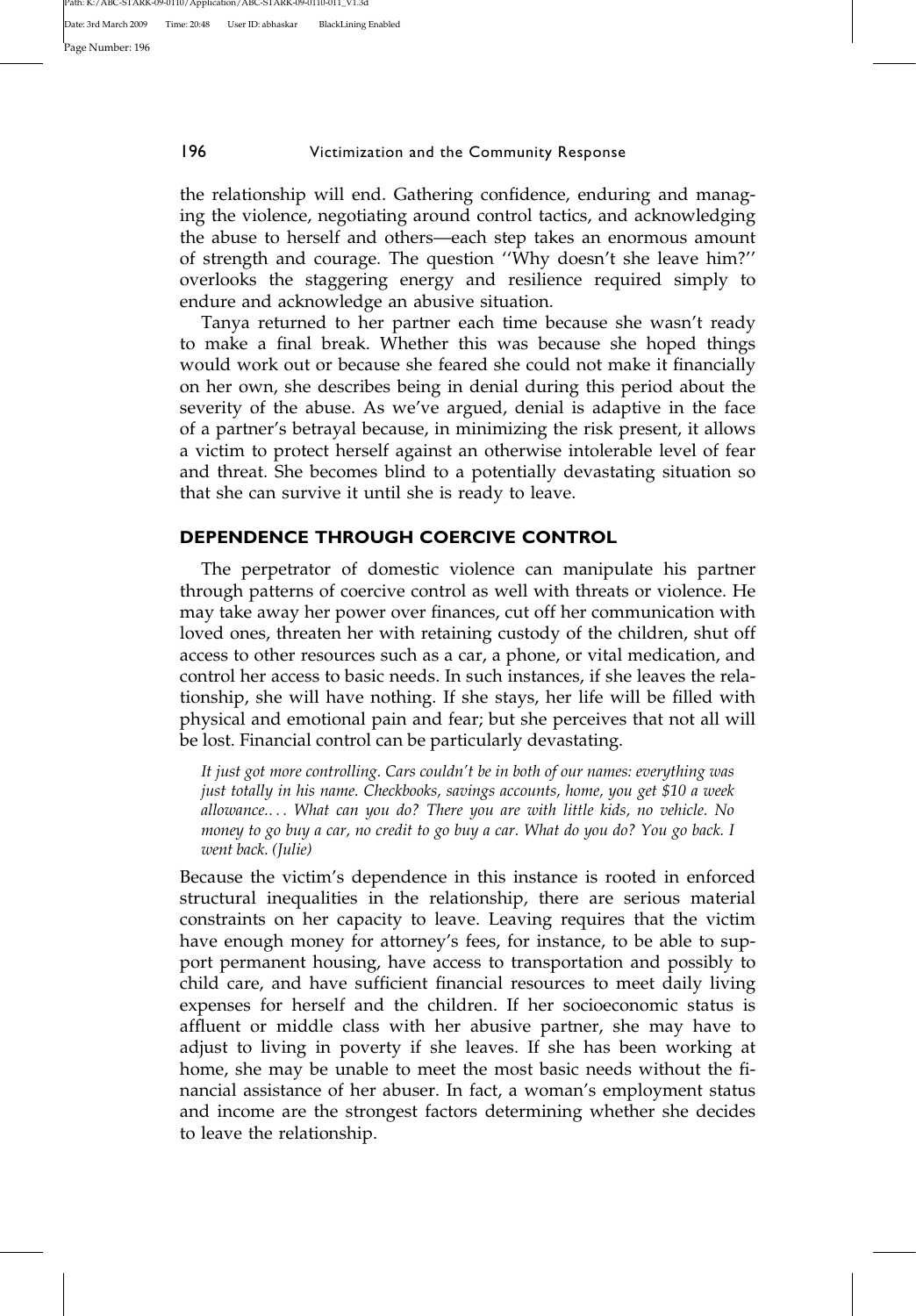Path: K:/ABC-STARK-09-0110/Application/ABC-STARK-09-0110-011\_V1.3d Date: 3rd March 2009 Time: 20:48 User ID: abhaskar BlackLining Enabled Page Number: 197

> But the house was in X's name. So the police officers wouldn't let me go in and get Brittany. Even though we're married, I'm not on the house. So I had to leave her behind. It was horrible, horrible. I had to leave my daughter behind. (Julie)

In addition to taking their partner's money or keeping them uninformed about finances, perpetrators of domestic violence may establish control through a range of constraints. They may lock their partner into or out of the house and prevent her from accessing medication, limit her access to her children, and destroy her most valued possessions. Or they may make access to friends, family members, or vital resources contingent on meeting a personal or sexual need, or dole out ''favors'' (the right to go out with a longtime friend, for example) in exchange for ''being a good girl.'' Perpetrators often use child custody battles as a means of luring their partners back to the relationship (see the chapter by Stark in volume 2). The perpetrator also can threaten his victim with the loss of income or property that is rightfully hers. Unable to afford the legal fees and denied support from her partner, she returns to the relationship. Through his actions, she learns just how dependent she is on him to meet her needs. He may follow her wherever she goes, have someone else report on her whereabouts, or prevent her from going to work or school by demanding she sit still and listen to him lecture when it is time for her to go. Tanya explains the extent to which perpetrators go to exert control:

He used to cut my clothes up and set them on fire. Or take the keys so I couldn't go anywhere. He thought I was going to leave while he was in the tub. And I used to have to go sit on the toilet and wait while he was taking a bath, and I'd say, ''Well, this is a waste of my time.'' ... I have respiratory problems from getting hit in the face so much. (Tanya)

Coercive control destroys self-esteem and leaves the victim feeling helpless so that leaving the relationship becomes even less tenable. Tanya's partner attempted to make her feel as though she was unable to use a car to get herself from one place to another, that she had no control over her own clothing, and that she was not worthy of enough respect to decide when to go into which room of the house. Fortunately, Tanya recognized that his tactics were ''a waste of [her] time,'' but not all victims of domestic violence are able to maintain this sense of self-worth in the face of severe manipulation.

I wasn't ever allowed to talk on the phone with my friends. If he'd find out about it, there would be a big fight. It'd be huge. And the consequences of that was not worth making that phone call. (Julie)

Communication is a powerful method of gathering the resources that eventually support leaving the relationship. It is a common area of interception by the abuser. Perpetrators frequently prohibit a victim's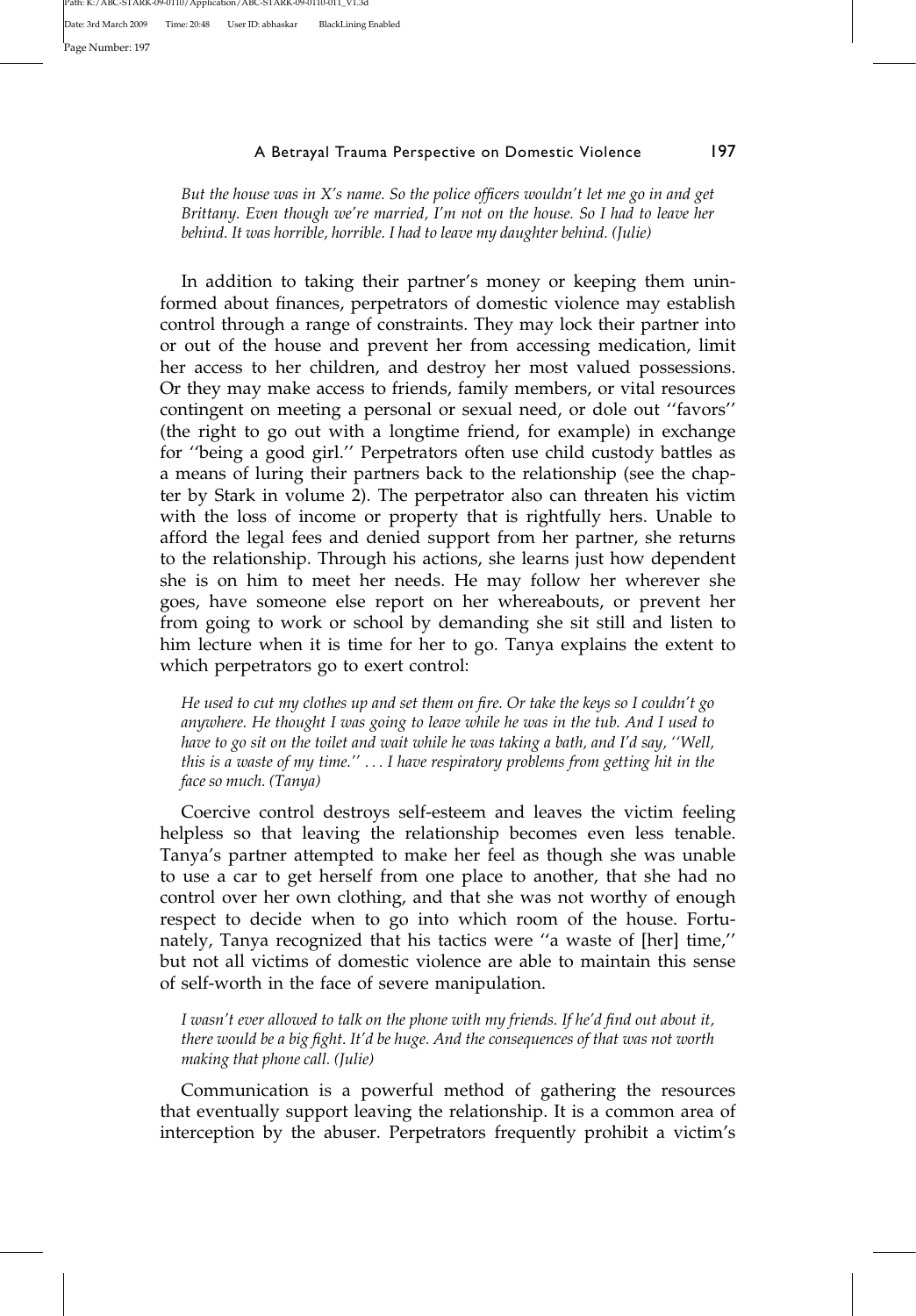## 198 Victimization and the Community Response

phone calls, rip out the phone, severely limit the time she can spend on the phone as well as whom she can call, monitor or listen in on calls, listen to the answering machine, hide her cell phone, and review the phone bills for signs she is calling people not on the approved list. He also may subject her to cyberstalking, tracking her Internet use, reading e-mail, and forcing her to check in and check out or answer her call, no matter what is happening, within a set time frame. He may steal her passwords, or put embarrassing information or photos on her MySpace site. The effect of controlling a victim's access to information or communication is that her partner becomes the major source of her connection to the outside world and even of how she understands the abuse. He is in a position to tell her that nobody will ever love her like he does, that she deserves to be hit, and that no one will believe her if she talks to them about the abuse. She internalizes these messages because she has nobody else to listen to, and so has no means of disproving his statements.

Why did I stay? Fear and insecurity. I had nowhere to go. I had no money to just go buy my own house or get another apartment. They beat you down to the point where you believe what they tell you. ''You can't make it. You're fat. You're ugly. You're never going to be anything.'' You start believing it. (Kris)

## **CULTURAL PERSPECTIVES**

Cultural factors often influence patterns of coercive control in abusive relationships and the reasons it may be adaptive for the victim to ignore the betrayal.

I think there are more cases with the Hispanics. Hispanics, they feel more macho. They feel if they marry, the woman is their property. (Marina)

This sense of machismo may depend on acculturation status and likely varies between relationships. Moreover, as Hispanic women are increasingly demanding a more equitable distribution of household responsibilities, the traditional Hispanic sentiment that a woman's place is in the home is shifting. Still, disagreements over women's proper role remain a frequent stimulus to violence in Hispanic relationships. Verbal and physical violence are not typically seen as acceptable means of conflict resolution in the Hispanic community, but the issue of sexual equality often triggers the abuse when it does occur.

A woman's immigration status is often a target of a perpetrator trying to coerce her into staying in the relationship. For instance, he may tell her, ''You will be deported if you call the police.'' This threat has a realistic basis for illegal immigrants and those who need to remain married to the perpetrator to retain their citizenship. Although the Violence Against Women Act extends protections to immigrant women, this only applies to legal immigrants and only to couples who are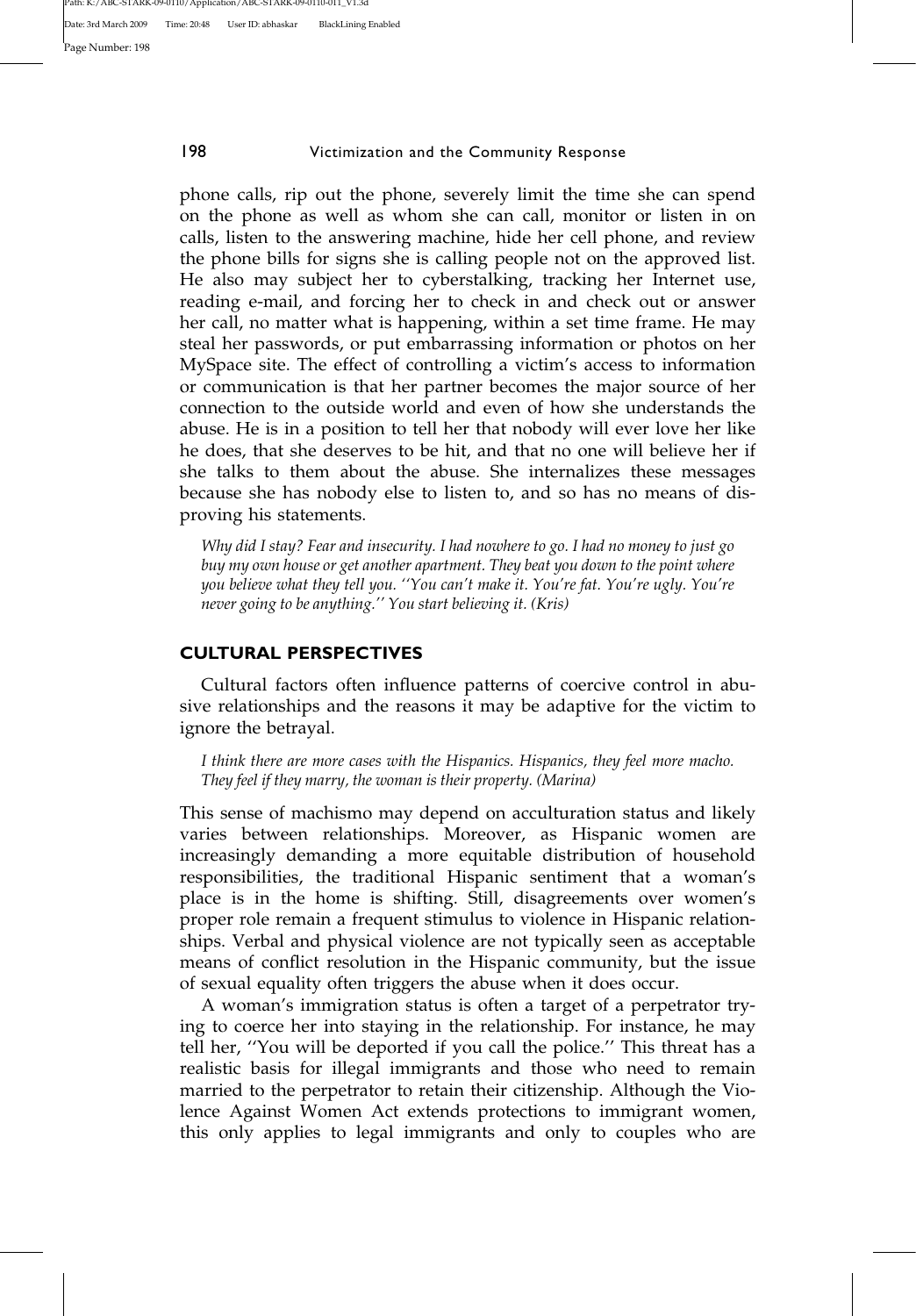married. Moreover, if she turns to the police for help, it is quite possible they will turn her over to immigration authorities if she is illegal. If the victim has children, deportation will pull the children out of school and into an unknown future. Again, therefore, their objective circumstances make it adaptive for victims with a tenuous immigrant status to become numb to the pain of the abuse while establishing a plan to deal with the threat of deportation.

People who are members of oppressed groups in terms of ethnicity, race, sexual orientation, socioeconomic status, or gender identity face additional challenges when deciding whether or not to leave an abusive partner. For example, a victim who is a member of a minority group (particularly a group with a shared visible characteristic like skin color) is often burdened with the expectation that she speak and act on behalf of her entire group. As a result, if she calls the police in response to abuse by a partner who is a member of the same minority group, she may feel that she is putting her entire group on trial. If the victim is being abused by a nonminority partner, she may be justified in her concern that nobody will listen to her if she attempts to leave the relationship and seek help. In either case, societal prejudice and fear of betraying other members of her cultural group compound the already daunting consequences associated with leaving an abusive relationship. Until she is able to confront the enormous challenge of this situation, she saves herself by numbing to the abuse.

People who speak little or no English are afforded little power in abusive relationships, especially if their abusive partners are English speaking. Additionally, those who do not speak English often have limited access to support groups, including shelters. An abused woman who decides to phone the police may have to ask her child or a neighbor to interpret the call for her, exposing her son or daughter to all the details of the abuse. If the perpetrator has isolated her from her friends and family, there may simply be no one for her to talk to in her own language.

I never spoke any English, because in California, everybody spoke Spanish. When I went to the doctor, at the doctor they spoke Spanish. So I didn't speak any English, but he did. I moved out. But all the time he came around with the same story: ''I'm going to change, give me another chance.'' And I came back all the time. (Marina)

Marina kept returning to an abusive situation because she depended on her partner for survival. Her inability to speak English made it very difficult for her to find a job. She depended on her partner for financial support from the beginning of their marriage. She moved out for one month to get away from the abuse, but when all of her belongings were stolen after an earthquake she moved back in with him so that she and her children would have enough money to survive. With no resources of her own, and a language barrier to obtaining resources,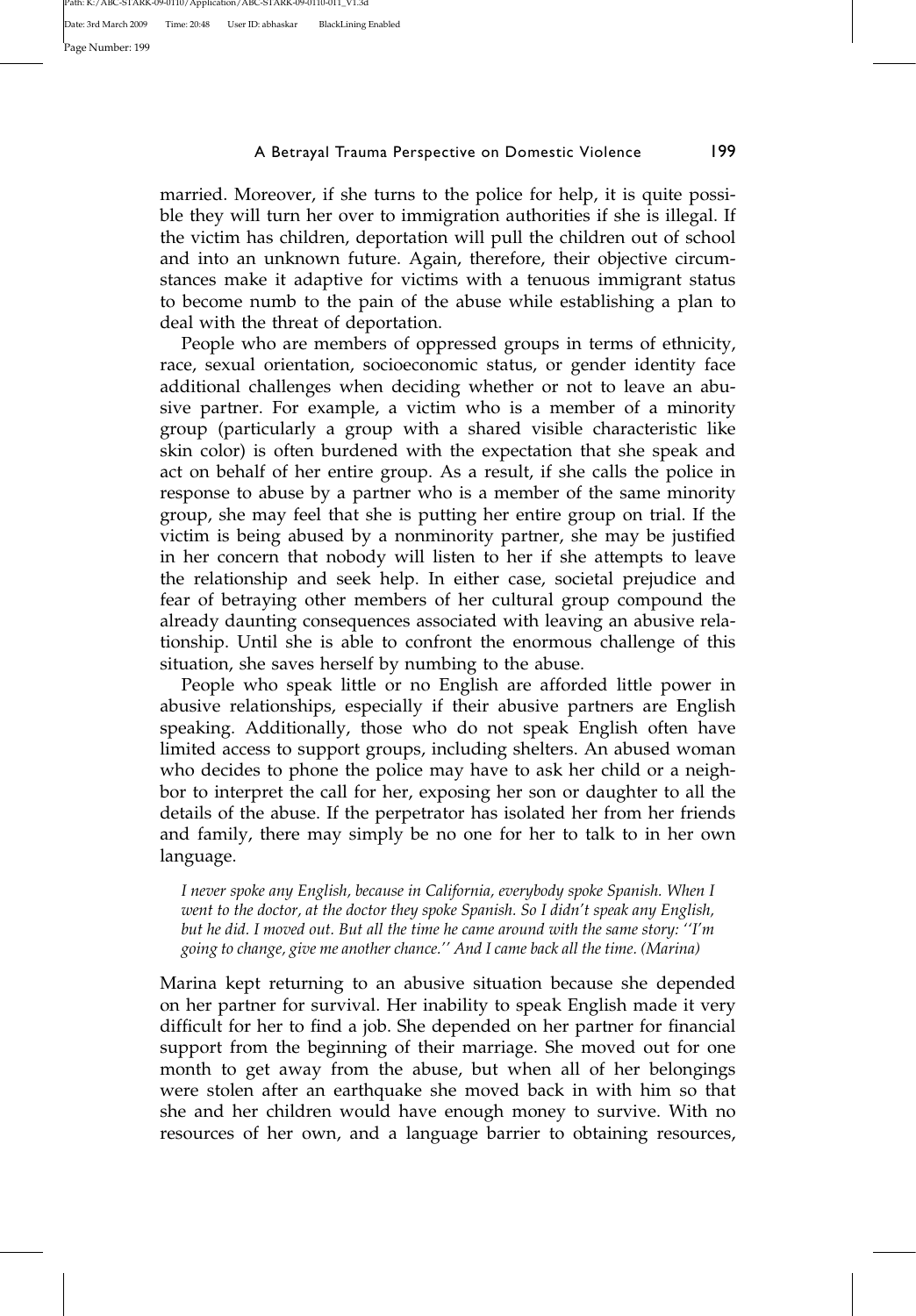Page Number: 200

#### 200 Victimization and the Community Response

staying in an abusive relationship seemed to be Marina's best option at the time.

Like members of racial and ethnic minority groups, gay, lesbian, bisexual, and transgendered people face additional obstacles when seeking help. A lesbian woman who is abused may hesitate to move into a shelter for fear that her partner will move into the same shelter, posing as a victim. For lesbians, the perpetrator may warn the victim that there is nothing stopping her from following her wherever she goes, even if she attempts to flee to a shelter. For gay men, the abuser can manipulate his partner by telling him that ''nobody will listen to a fag'' if he tries to get help. Sadly, in both cases there may be some truth behind the abuser's threats. ''Outing'' a gay, lesbian, or transgendered partner at work or with family members who may not know about a victim's sexual identification is also a common means of control. Both lesbians and gay men who are abused may decide to overlook the violence because acknowledging it may mean facing additional prejudice or hostility from a society already nervous about sexual minorities.

For people who are members of a minority cultural group, oppression by the dominant cultural group (e.g., whites, heterosexuals, or English-speaking people) is interwoven with all aspects of domestic violence. In the African American community, for example, hopelessness fueled by negative stereotypes, marginalization, and decreased opportunities contributes to daily microtraumas that may, over time, trigger domestic violence (as well as other types of violent behavior). Exposure to ongoing homophobia sometimes leads to the displacement of fear and anger onto the partner, thus resulting in violent behavior. Although the victim is oppressed by his partner, he also needs his support in the daily struggle against oppression. He can ignore the violence and hold on to his one ally against oppression, or he can leave and face oppression alone. The victim may also deny the abuse because it seems so ''understandable'' given the oppressive circumstances to which a perpetrator has been subjected. Here, as elsewhere, preserving the relationship means becoming blind to his partner's betrayal.

#### **BETRAYAL WITHIN THE COMMUNITY**

Within all intimate relationships, each partner is affected not only by the other but also by the larger community context in which abuse occurs. Relationships involving domestic violence are no exception to this rule. It seems obvious that violence in intimate relationships betrays the trust and expectations in these relationships. But trust and betrayal also come into play in the larger world in which women participate and help to construct: their neighborhoods, schools, workplaces, and places of worship. It is important to understand how cultural and socioeconomic factors influence the choices women make about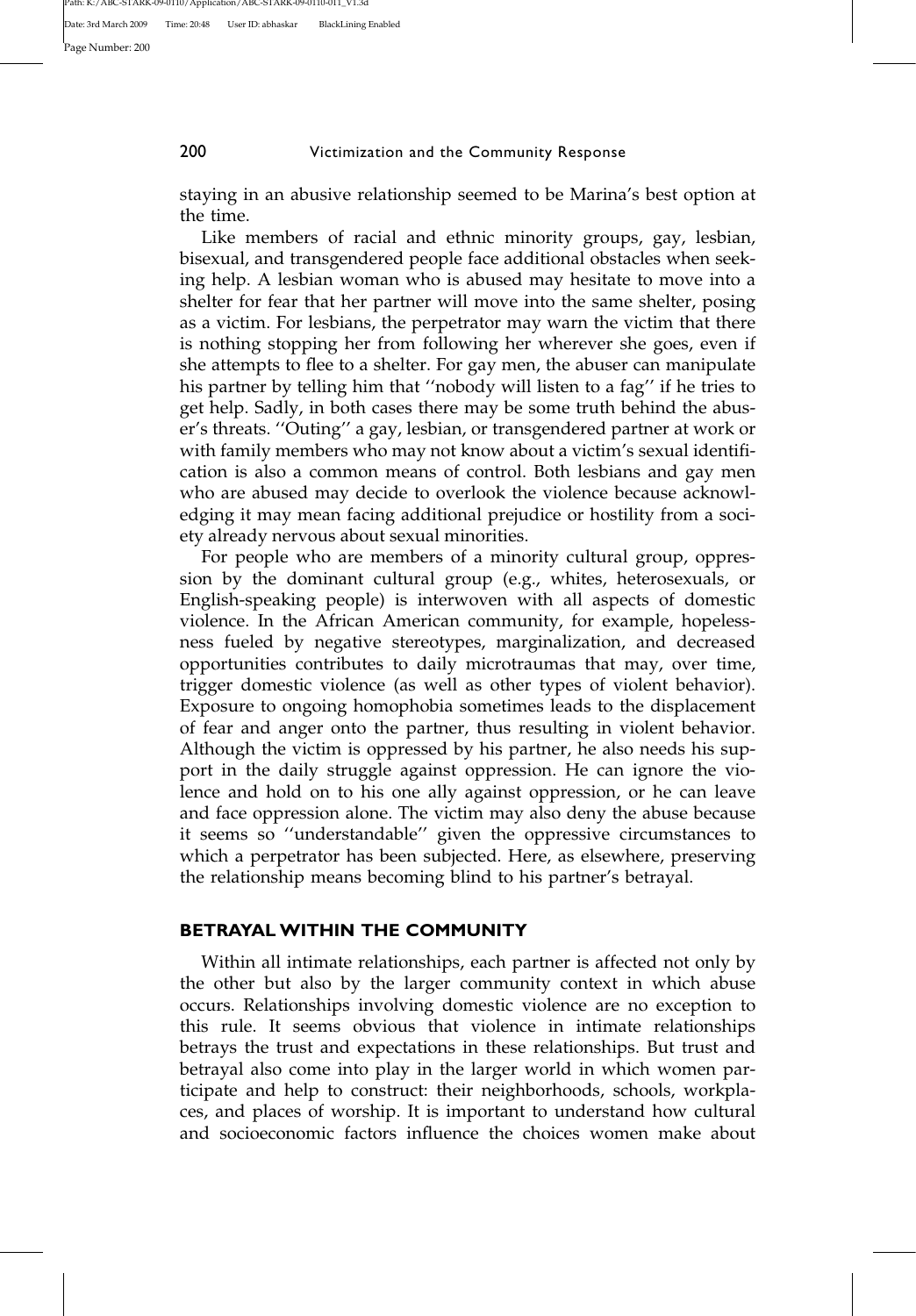Date: 3rd March 2009 Time: 20:48 User ID: abhaskar BlackLining Enabled Page Number: 201

Path: K:/ABC-STARK-09-0110/Application/ABC-STARK-09-0110-011\_V1.3d

whom to talk with about the abuse in these settings, how these social settings become part of an intimate sphere of influence, and whether and how they bridge the gap between the abuse in the relationship and the institutions expected to provide health, protection, or other forms of help.

With the African American women, you don't go and tell anybody. You don't put your man in jail for stuff like that. Your family handles it. You deal with it within the family. That's just something you don't talk about. (Tanya M.)

People trust the institutions that surround them to perform the social functions for which they are created. For example, religious institutions often provide not only spiritual strength but also a nurturing faith-based community. However, when an institution such as a church makes value judgments based on relationships, it can betray the faith placed in that institution. For women in situations of domestic violence who also are members of religious communities that place a high value on marriage and stigmatize divorce, there is a disconnect between what they need from a religious institution and what it provides. This lack of support for a woman in a domestic violence situation is a betrayal of the promise that was made by the church to that woman: to support her in part by providing refuge from life's difficulties. Similar disconnects and betrayals can occur when obvious signs of abuse are ignored by coworkers, by classmates, or in other social institutions.

## **INSTITUTIONAL BETRAYAL**

There are also sociocultural systems in which people do not actively participate on an intimate and daily level but that impact their behaviors and worldviews. For a victim who works as a teacher at a public school, her workplace is a part of her intimate system. By selecting which colleagues to befriend and which instructional materials she will display in her classroom, for example, she helps to construct her world at the school. Whatever the situation at home, she has agency in this setting.

By contrast, when this same woman seeks assistance from the police, child protective services (CPS), or health care providers, she enters a world in which her agency cannot be taken for granted. She has no personal role with respect to decision making by police, CPS, or the hospital and so is particularly vulnerable to objectification or betrayal. These experiences then impact her life in intimate settings, like the family. Perpetrators often exploit these institutions to extend their control over victims. For instance, a perpetrator may threaten to call CPS and have the children taken away if the victim does not agree to his demands. When these institutions betray victims of domestic violence, the ''secondary trauma'' from this experience can amplify the feelings of helplessness and loss of control elicited by abuse.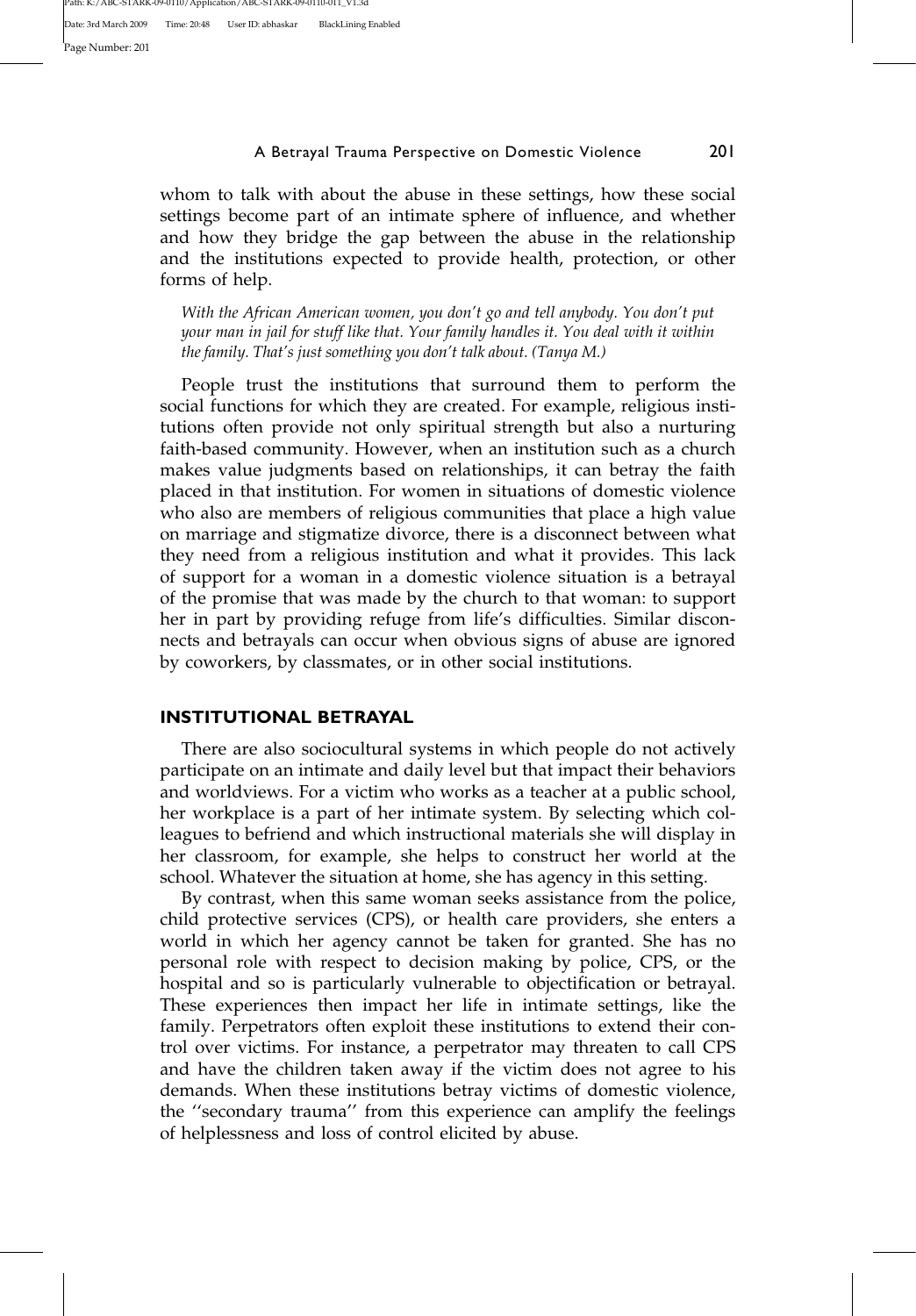Page Number: 202

## 202 Victimization and the Community Response

Sometimes I rescinded the charges, when (he and his family) said they were going to call DHS to have my kids taken. They told me if I didn't agree they were going to call me in to DHS. So I went up and signed affidavits to drop the charges. (Tanesha)

Betrayal in these situations may be more abstract than the betrayal by an intimate partner. But the violations of promises implied by their standing in the community—the promise to protect, or heal, or provide for children's welfare—are no less devastating than a partner's betrayal. Despite the enactment of mandatory arrest policies in most U.S. jurisdictions, police frequently fail to make an arrest, or subvert the intent of these policies by arresting both parties because a victim has defended herself.

I came home and my house is empty. The kids are gone. Bank accounts are cleaned out. He even took my religious belongings. My rosary, he took everything. I am standing there with the clothes on my back and what little was left that he could not take in the haste of leaving, wondering, ''Where in the hell are my kids?'' I just go into a panic, absolute panic. I call the police, and they're like, ''Huh, they're his kids too.'' (Ronnie)

Responses like this, whether rooted in bias, a lack of training, or preconceptions about the nature of domestic violence, become part of the decision-making process, including a victim's decisions not to report abuse or to remain with an abusive partner.

If a perpetrator is arrested, victims must then confront the legal system, another site where betrayal is commonplace. In criminal cases, or if victims pursue an order of protection, they are faced with dividing their energy between recovering from abuse and fighting for their rights within the legal bureaucracy. Although the general expectation is that the courts will mete out justice, this battle often begins with getting prosecutors to pursue cases of domestic violence. In family court, meanwhile, abuse victims are frequently forced to share custody with an abusive partner or actually have children removed because they "exposed" the children (by being beaten) to their partner's violence. Although there have been many reforms to the legal system in the area of domestic violence, the chance that this system will once again betray a victim of domestic violence remains high.

## **SOCIOCULTURAL BETRAYAL**

In addition to intimate betrayal and institutional betrayal, victims of domestic violence also can be betrayed by societal attitudes and value systems. Myths about domestic violence are widespread. Because one pervasive myth is that domestic violence only occurs in poor, urban areas, for instance, there is a tendency to discredit white, middle-class victims of domestic violence when they come forward as victims,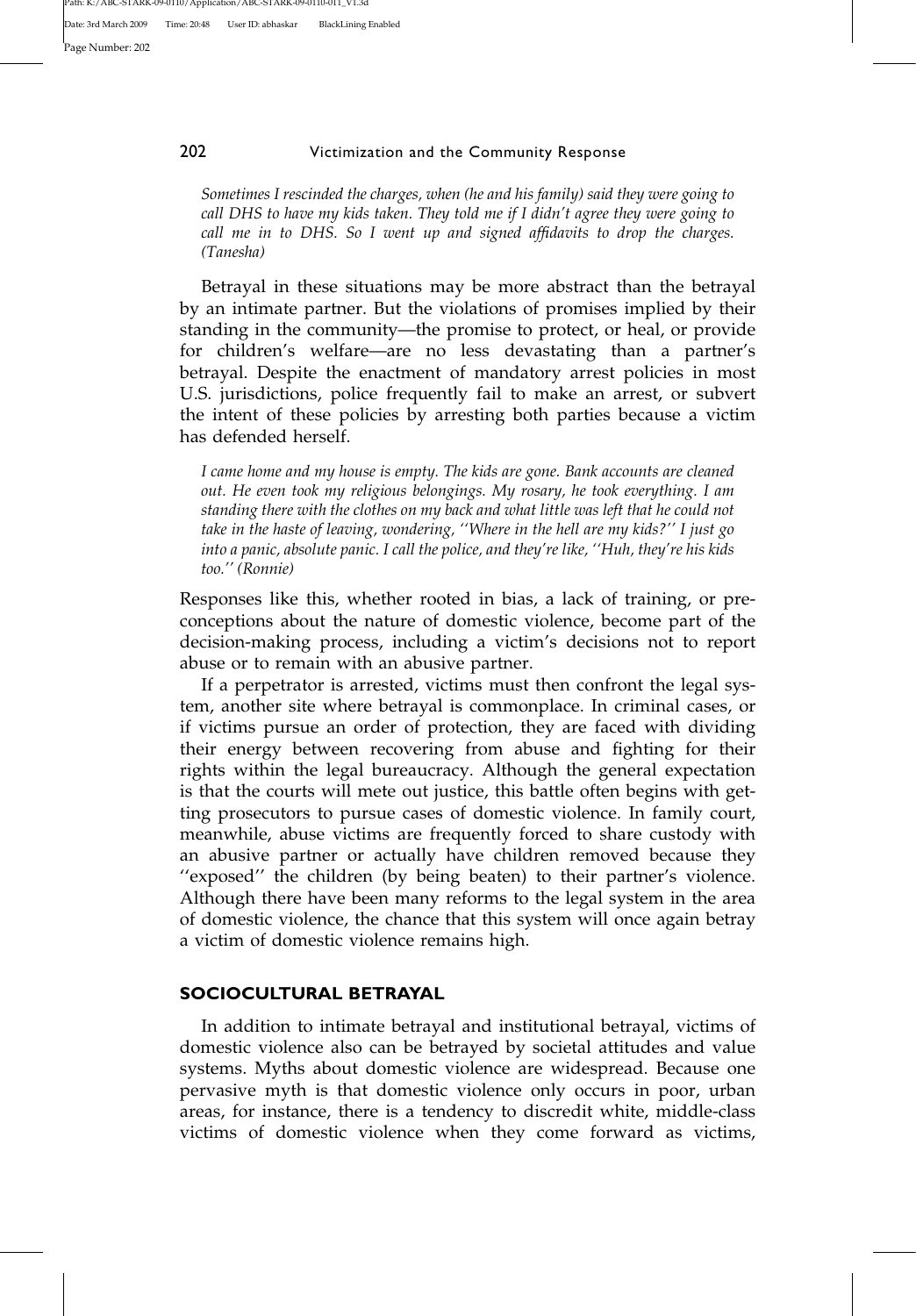particularly in custodial proceedings. Another myth is that abuse cannot have been serious if a woman has not been injured, has not called the police, or has remained in an abusive relationship. As we've seen throughout this chapter, the significance of violence lies in its frequency and duration rather than in its severity. There are many reasons why women remain in abusive relationships other than the fact that the abuse is minor or has ended. These include the fact that leaving may be prevented by coercive control, and that effecting a permanent separation often can be an extended and complicated process. Like the mistaken belief that domestic violence is primarily a problem for disadvantaged groups, myths about leaving often lead courts and other institutions to trivialize the experience of domestic violence victims. This minimization of their experiences makes it even more difficult for them to seek and obtain help, further contributing to their sense of betrayal.

Sociocultural betrayal is rooted in the tension between the values our society purports to embrace—life, liberty, and the pursuit of independence and personal responsibility—and the lived experiences of domestic violence victims. The United States places great emphasis on so-called family values. Although people have their own understanding of what valuing family means, the media and other institutions have created an ideal family to which everyone is expected to aspire. This socially constructed ideal family is most often able-bodied, white, and middle to upper class, and consists of a married man and woman and children. This ideal may pressure a victim of domestic violence to keep her family intact, despite ongoing abuse. In a better world, valuing the family would mean valuing well-functioning, healthy, mutually collaborative and respectful relationships whatever the composition or sexual identity of the parent(s).

There are additional ways in which this value on an ideal family betrays victims of domestic violence. First, it creates the illusion that there is a perfect family, and that this perfect family is singularly defined. If a victim of domestic violence does not have this perfect family, then any negative consequences that occur within her family can be blamed on her inability to achieve this goal. Second, when family values are emphasized, but then functional resources and support are not provided, attainment of the goal is unlikely. Struggling to achieve this perfect family, blamed for what it is not, lacking the resources to effect change, victims of domestic violence are once again betrayed—this time by a cultural value that appears to be innocuous, even wholesome.

I thought he loved me. I was young. 17. I was pregnant. I wanted that happy home, me and my daughter, my baby's daddy. Am I an optimistic person? Yes. Very. (Natasha)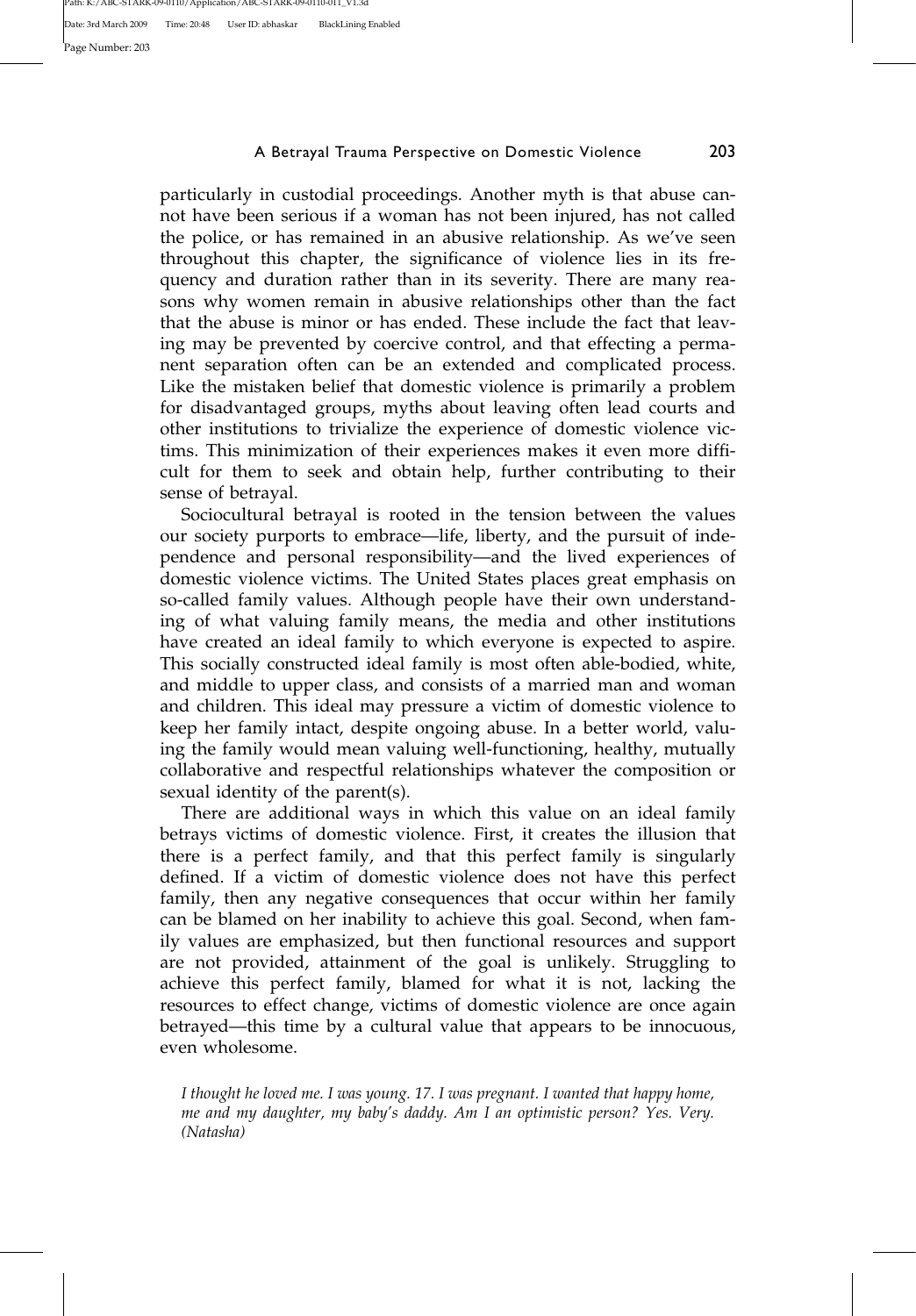204 Victimization and the Community Response

## **DEVELOPING HELPFUL RESPONSES**

Taken together, intimate, institutional, and cultural betrayals create an environment in which it can be difficult or impossible for domestic violence victims to acknowledge the level of violence in the home. As we've seen, these betrayals can define a victim's life course, creating a climate that makes betrayal blindness an adaptive response to persistent abuse. Against the risk of these betrayals, disclosing domestic violence is an act of bravery, a public acknowledgment that the victim's interpersonal life is not as society says it should be. When these courageous acts are discounted because of institutional betrayal, the psychological effects can be devastating.

Did I tell anyone? You don't tell anybody, because what does that say about you? I ended up going to the hospital from the stress. (Loretta)

It is important to remember that persons function not merely in intimate partnerships but also in a network that extends through myriad institutions and includes a host of cultural, religious, and societal beliefs. Responding helpfully to domestic violence situations requires taking all of these interacting systems into account.

At the most personal level, people turn first to family and friends for support, encouragement, and advice. To this extent, family members and friends can be considered first responders to domestic violence. Because her subsequent actions are shaped by the response that a domestic violence victim gets when she discloses to family or friends, an appropriate response can give her the strength to remove herself from the situation, and begin the process of change required to heal.

Appropriate responses cannot be scripted, as they will change based on the cultural and personal situations of those involved. However, it is possible to set out some general recommendations.

#### **LISTENING**

Most importantly, the voices of domestic violence victims must be heard. Given the risks entailed in domestic violence relationships, it is natural to urge action or move to action ourselves without fully understanding the situation. But this approach can silence a victim who has yet to be heard. Domestic violence is complex and surrounded by conflicting thoughts and feelings. These can only be resolved if they are allowed to surface by giving a victim the freedom to explore the full range of her emotions and experiences. A critical component of this listening process is the capacity to respond nonjudgmentally. Cultural context is another critical aspect of this ability to listen well. This means working to put what is being said in the context of the social pressures felt by those within the subculture to which the victim belongs. Allowing victims to explore their conflicting feelings rather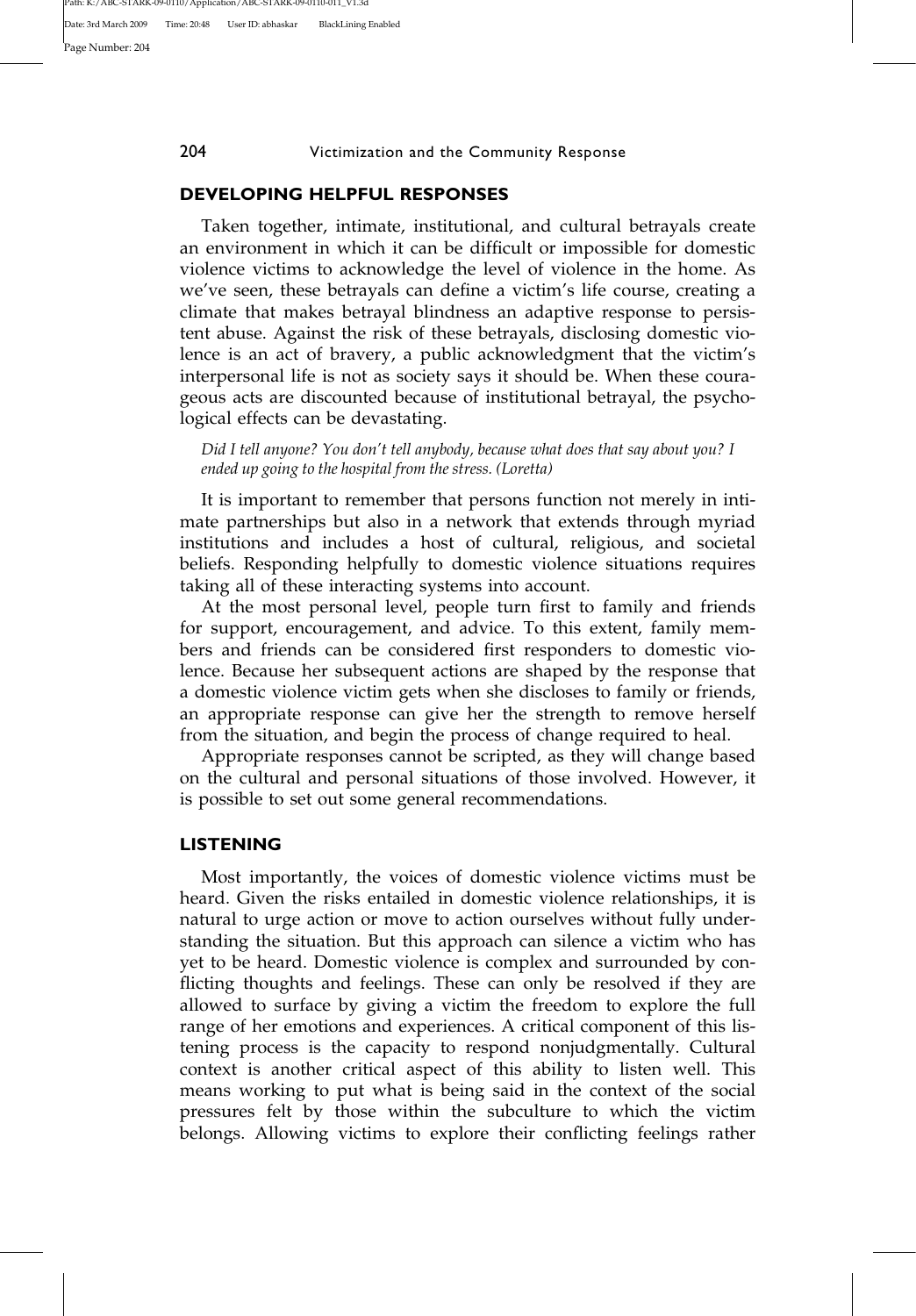Path: K:/ABC-STARK-09-0110/Application/ABC-STARK-09-0110-011\_V1.3d Date: 3rd March 2009 Time: 20:48 User ID: abhaskar BlackLining Enabled

Page Number: 205

than imposing a societal expectation that she must leave gives her a better chance of regaining and maintaining her own sense of value and worth.

This may seem counterintuitive. One might think that if a victim knew that the situation were destructive, she would quickly exit. If she hasn't, it is because she does not understand the nature of the situation, and this misunderstanding should be corrected. In fact, telling women their situation is destructive or what they should do without fully understanding the context puts them in the same position they are put in by the perpetrator. It disempowers them in the same way by keeping them from defining their own course of action. The challenge is to support and respect the victim while also modeling a personal intolerance of abuse.

Domestic violence does not magically set victims apart from the rest of us. They remain colleagues, classmates, and fellow congregants at places of worship. Additionally, anyone in these settings can be victimized. This means that encouraging disclosure and help-seeking is everyone's responsibility, not merely the job of specialists. Something as simple as a flyer advertising services to victims of domestic violence placed on a church bulletin board may be encouragement enough for a victim to seek help. Additionally, it is in these larger social contexts that programs can be developed to teach people how to react appropriately to those who disclose information regarding domestic violence.

My friend, a police officer, made me go to the crisis center the first time. He was like, ''Just go once. If you never go back, I won't say anything. But promise me you'll go once.'' ... My friend, he's proud of me for doing this. He thinks it's the bravest thing anybody could ever do. He's my biggest supporter. He really is. (Melissa)

## **ASKING**

Just as people must not be afraid to listen, they must not be afraid to ask. Both interpersonally and institutionally, there must be an ongoing dialogue regarding domestic violence. By remaining silent, in particular when faced with direct evidence of a violent act, individuals align themselves with the perpetrators. This silence can be considered another betrayal of victims of domestic violence. For example, a large percentage of women who seek welfare assistance are victims of domestic violence. There are state and federal policies in place that encourage (and in some areas, require) social workers to ask whether those seeking welfare are victims of domestic violence. Despite these policies and mandates, recent research showed that only 9 percent of women seeking assistance were screened for domestic violence, and only 1 percent received effective screening that actually resulted in  $\text{disclosure.}^4$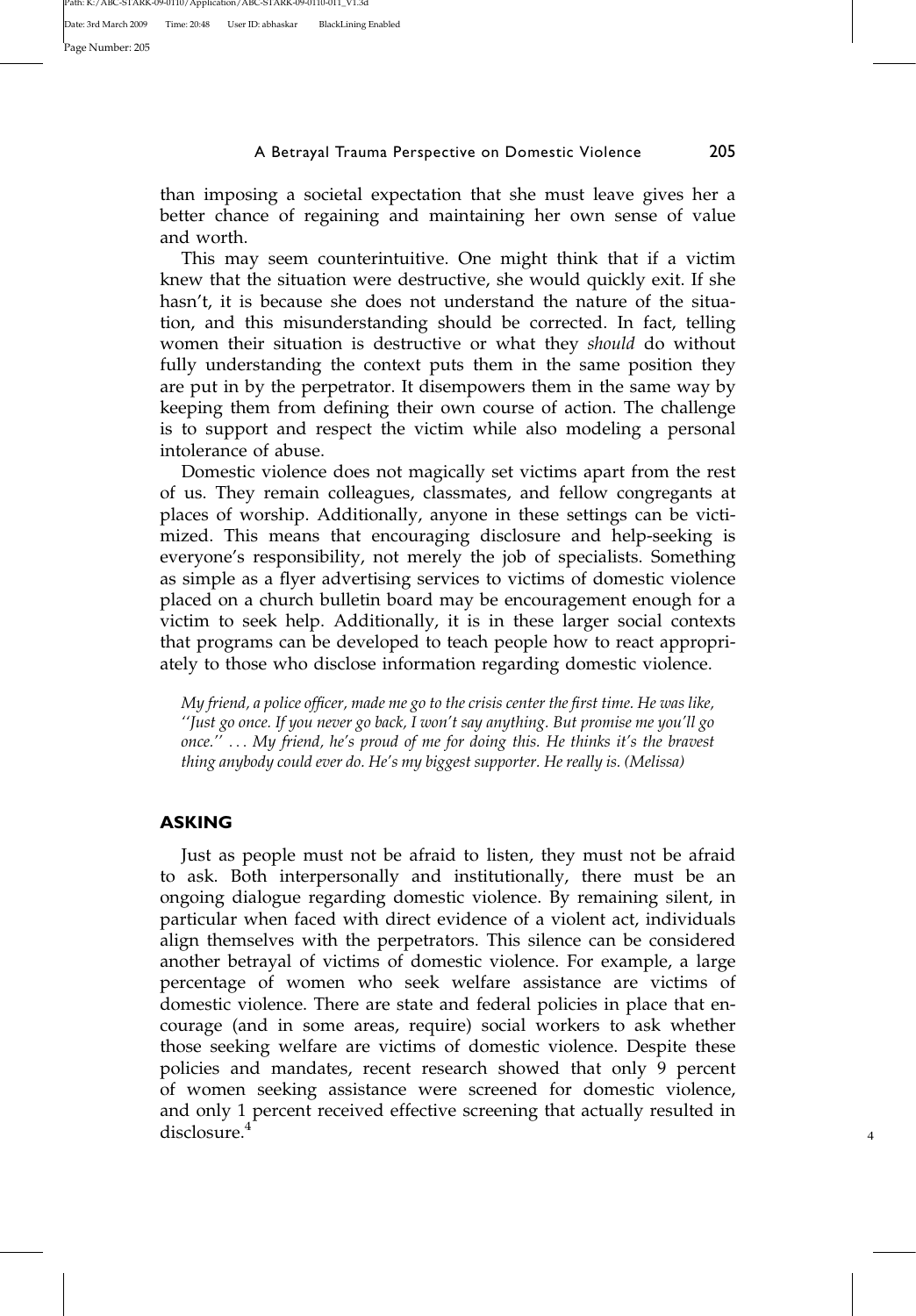## 206 Victimization and the Community Response

Although changes in policy are critical, they are not sufficient to combat domestic violence. The myths surrounding domestic violence also must be addressed, requiring a change in social consciousness. Many of these myths reflect the gender roles and scripts that are part of a larger cultural context. For example, women are expected to have sex with their partners, and if they refuse they are not being good wives. In reality, over one-third of women are victims of sexual coercion by husbands or intimate partners in their lifetimes. If the social script dictates that women be good wives to their husbands, and this script includes being available for intercourse at the husband's demand regardless of her own wishes, marital rape will continue to be denied as a form of domestic violence.

I had been staying there because of the kids. But now, I had already lost my oldest son, and I was still married to the abuser. I don't know if there was just something about me that day. But let me tell you, I would have died that day before I was going to have sex with him. And that was it. I was done that day. (Becky)

An awareness of individual and cultural contexts can help increase knowledge of domestic violence. At the same time, the underlying value system that allows domestic violence to continue also must be addressed. Although redefining social values can pose a formidable challenge, consider how dramatically women's status already has changed since the time, less than a century ago, when women couldn't vote. Broadening our understanding of the family to emphasize respect for autonomy, equality, collaboration, and love would relieve considerable pressure on women to preserve their current family arrangements even in the face of violence.

Betrayal of a basic trust is one of the more profound harms persons can suffer. Victims of violence in intimate relationships are profoundly betrayed by someone they depend on. If they confront or withdraw from their perpetrator they risk losing the relationship and/or further abuse. Fully acknowledging the abuse may significantly risk their survival. It is not surprising, therefore, that many domestic violence victims adapt to or defend against these harms by denying or minimizing their abuse. Furthermore, as we've seen, institutional and cultural betrayal can build on intimate betrayal, compounding a perpetrator's attempts to entrap his partner. We have tried to bring the voices of those affected by domestic violence to bear on the problem of betrayal. When victims garner the strength, resources, and support, they may disclose what is happening to them and seek help. Whether they do this to friends and families, to coworkers, colleagues, or to helping professionals, there are two possible responses. One of these extends the betrayal initiated in the abusive relationship, implicitly supporting the perpetrator. The other reinforces the human connection between people, and helps domestic violence victims make the transition from victim to survivor.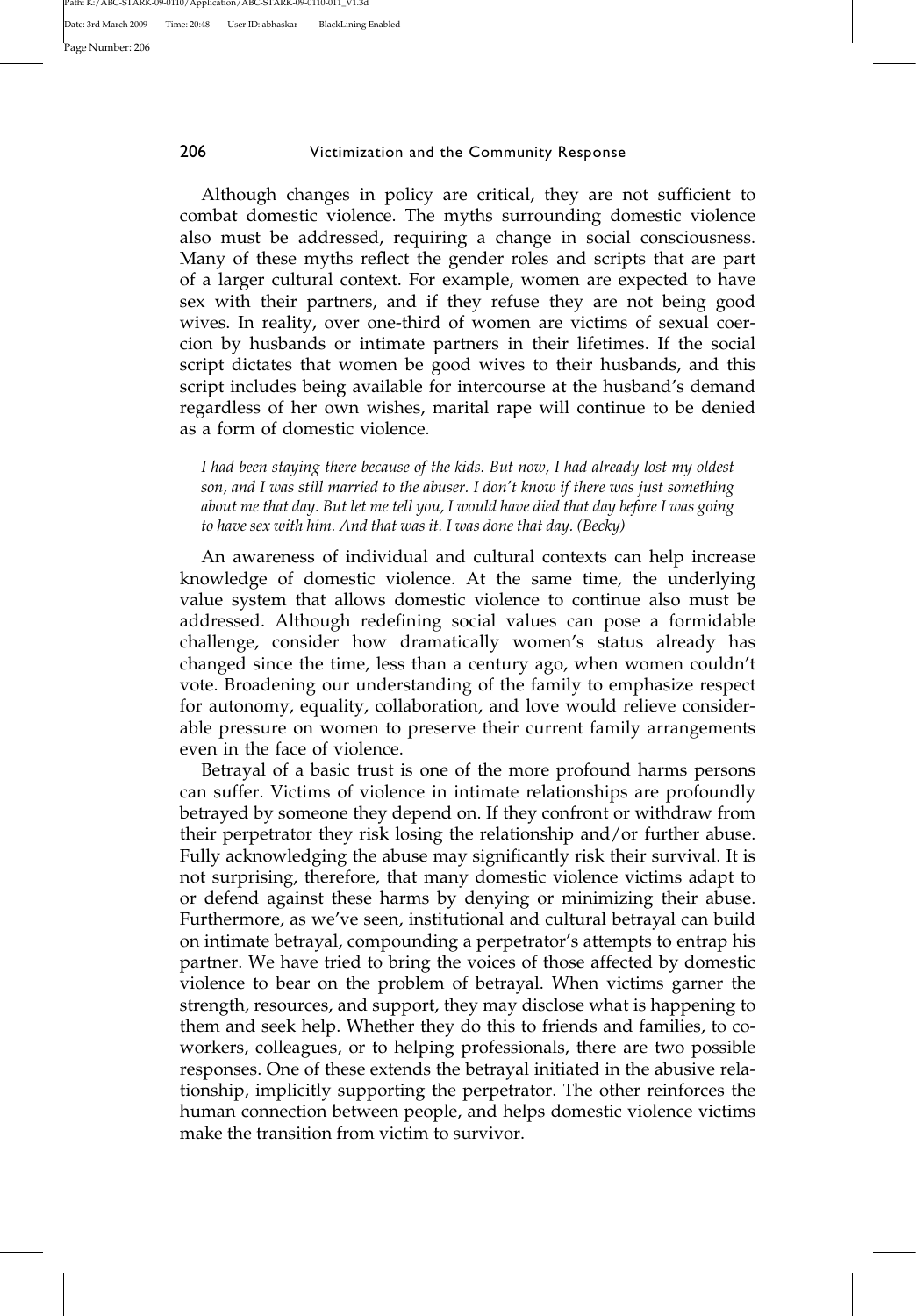Page Number: 207

## A Betrayal Trauma Perspective on Domestic Violence 207

## **NOTES**

1. Iowa Voices Project, ''The Iowa Coalition against Domestic Violence,'' 2007, http://www.icadv.org/Iowa%20Voices%20Project.htm (last accessed February 1, 2008).

2. J. J. Freyd, ''Betrayal Trauma: Traumatic Amnesia as an Adaptive Response to Childhood Abuse,'' Ethics & Behavior 4, no. 4 (1994): 307–29.

3. Merriam-Webster, Merriam-Webster Online Dictionary, 2008.

4. T. Lindhorst, M. Meyers, and E. Casey, ''Screening for Domestic Violence in Public Welfare Offices: An Analysis of Case Manager and Client Interactions.'' Violence against Women 14, no. 1 (2008): 5–28.